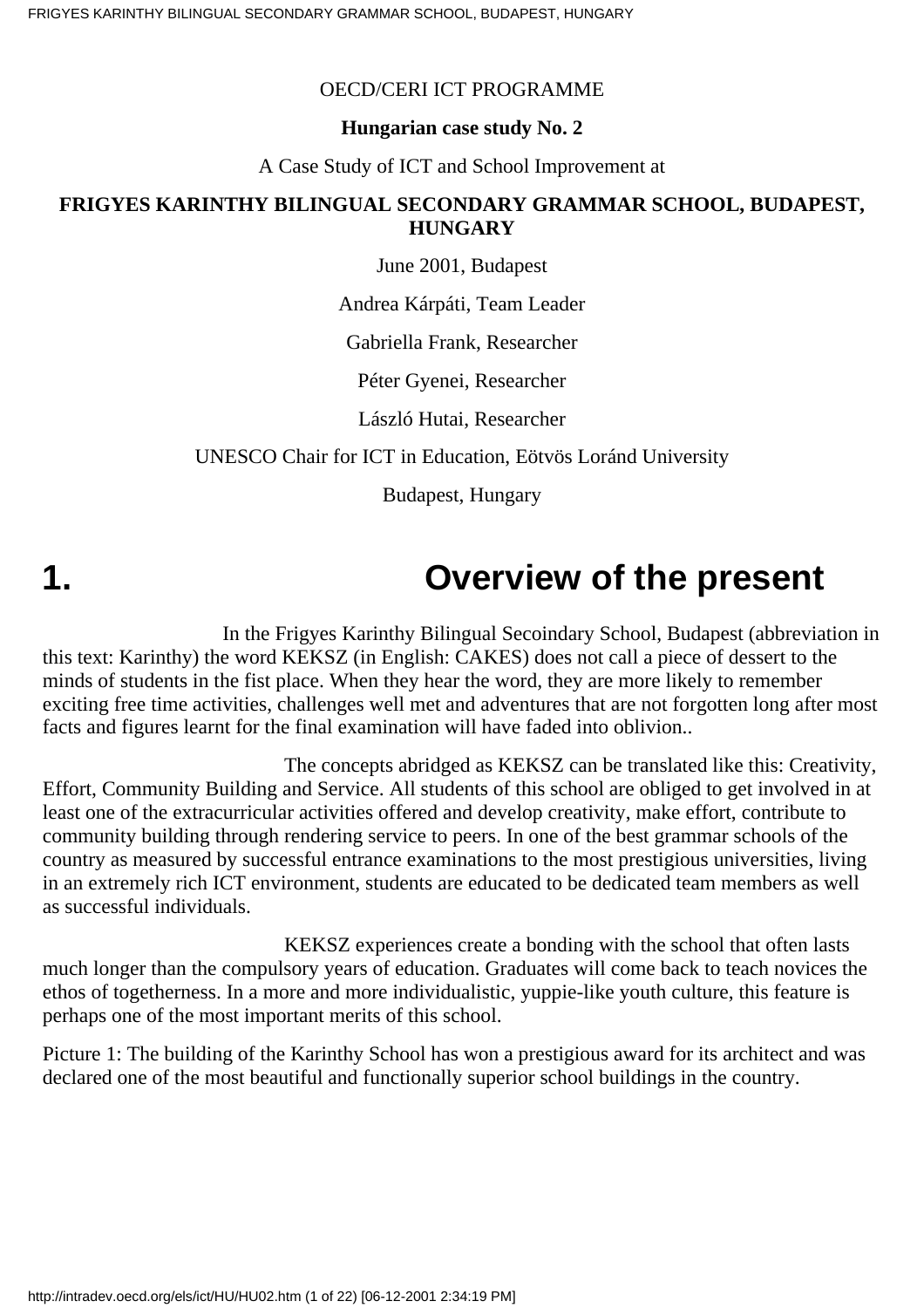

### **1.1 What has been accomplished?**

"Built in 1986 to the highest specifications, the Gimnazium has been designed to create an academic and purposeful atmosphere for everybody who works there. Sloping roofs combined with huge plate glass windows to flood the interior of the building with natural light. There is a sense of space and freedom everywhere. Within its walls the school contains all you would expect from a modern educational establishment: the latest technical equipment, well-staffed libraries, fully featured classrooms, excellent recreational facilities. The school is surrounded by fields and fronted by a beautifully maintained park. There is a parallel between the academic character at Karinthy Frigyes Secondary Grammar School and its namesake, (the nationally famous writer), Frigyes. Karinthy had the rare quality of being simultaneously light-hearted and serious. We strive to maintain that same quality in our learning atmosphere." (Description of the school building from the home page, additions in brackets by authors of this study)

 The Frigyes Karinthy Bilingual Secondary Grammar School, Budapest (abbreviation in this study: Karinthy) is the first Hungarian school to adapt a bilingual (English and Hungarian) curriculum and teach Hungarian native speaker students a range of disciplines in English. The current number of students is 625. (213 boys and 412 girls - a ratio not unusual for language--oriented educational institutions.) The number of full time teachers is 69. The total site budget (without grants and other, not foreseeable resources is 710.000 US\$. The school is regularly sponsored by the World Bank, the City Council of Budapest, the district educational authority and Microsoft Corporation.

 It is the major objective of this school to educate European citizens who safeguard and cherish their national culture but are very well aware of global cultural values. Graduates speak English on a level much higher than "normal" language learners whose knowledge is based mostly on language books. While learning geography or Mathematics in English, students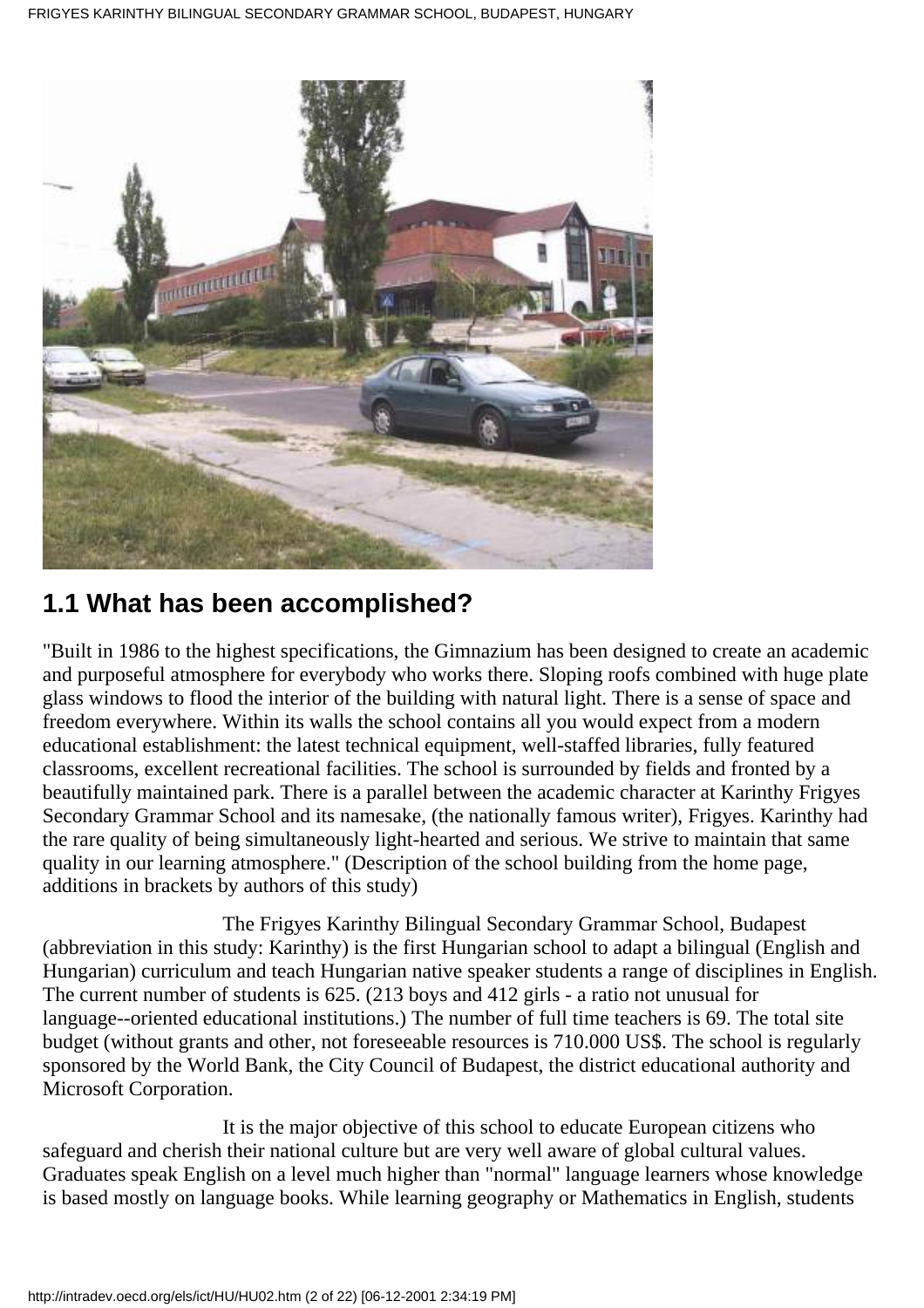acquire a professional vocabulary and a way of thinking about areas of science and arts at the same time. With the English language as a catalyst, Karinthy teaches about the culture and mentality of the English speaking world and gets students acquainted with its educational methods and contents.

 Teaching began in Karinthy in 1987 when seventy-two students started on the first year of the school's bilingual academic programme. Knowledge of English, however, is by no means a prerequisite for successful entrance to the bilingual programme. During their first year -known as the zero year- all students are required to take part in a highly intensive language course consisting of twenty English lessons a week. In their remaining four years at the school students must study the core subjects on the Hungarian curriculum: mathematics, history, geography, physics and biology.



Picture 2: Students working on a bilingual project in the English Reference Library

 *Bilingual education* means that several disciplines are taught and assessed in English or German. Subjects taught in English are History, Geography, Biology, Mathematics, Physics, Computing, P.E. (Apart from these, Chemistry, Economics, Psychology, Philosophy, Theory of Knowledge are taught in English for those sitting for the international baccalaureate.). Subjects taught in German include Mathematics, Geography, History. The contact person for the bilingual programme, Dr. Anikó Bognár (Programme Director and Vice Principal) is a long time devotee of ICT culture as it facilitates her work considerably. The school maintains a 3*:1 student:teacher ratio*. At least ten percent of the staff in the bilingual section is made up of native English speakers from both Britain and North America. Five staff members are former Fulbright exchange teachers, and several others have also studied and worked abroad.

*Learning results* of the school are very impressive. On average about 80-90 %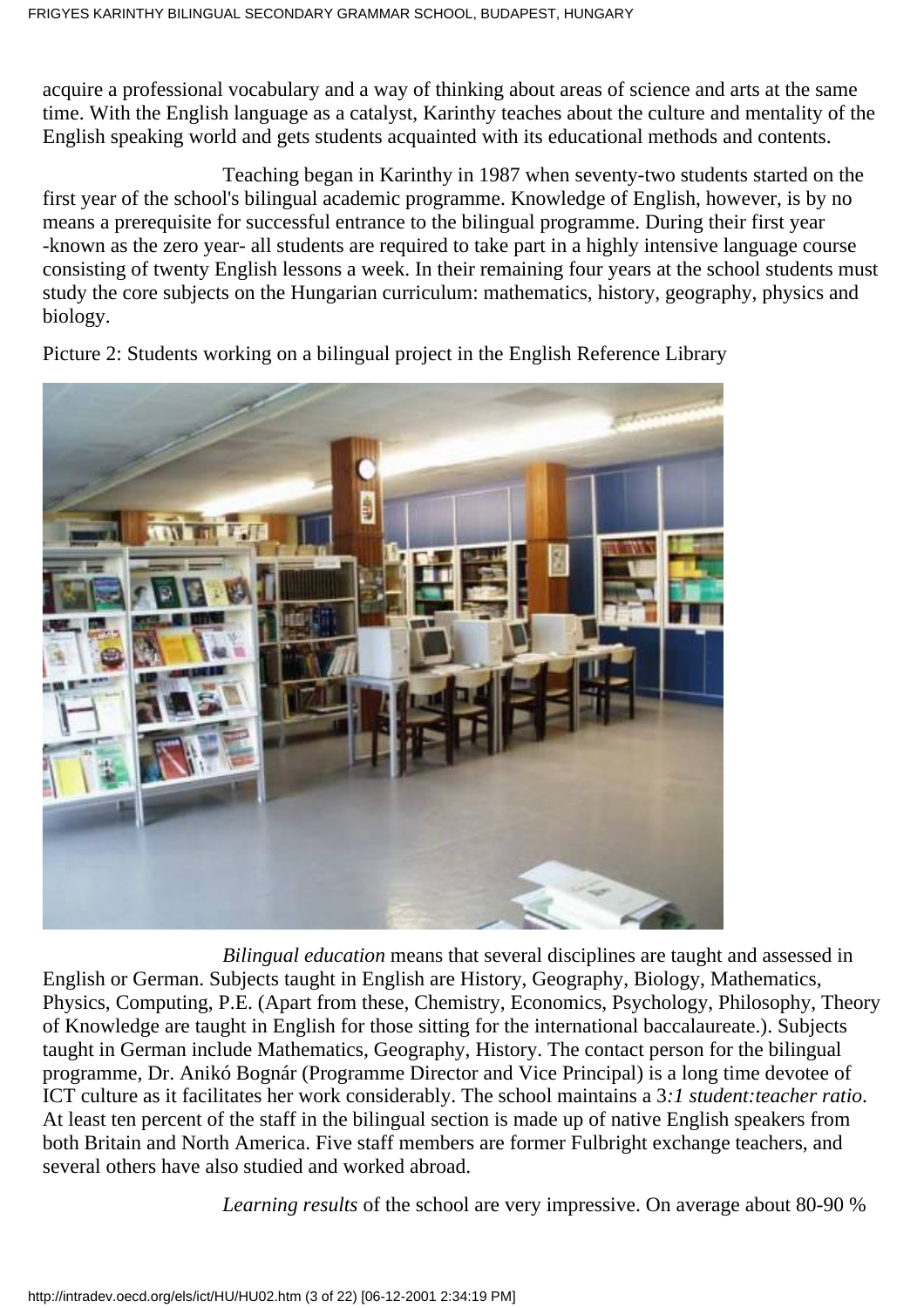of graduates are accepted by institutions of higher education; a figure which compares very favourably with the success-rate obtained even by the best schools in the country. Indeed, many of the most prestigious universities have given their recognition to the value of the bilingual project awarding extra examination points to students completing the programme. - In May 1992 fifty-five of our second year students entered for the International *G.C.S.E*. (General Certificate of Secondary Education - Great Britain) in first language English; an examination administered by the University of Cambridge and designed principally for native-language speakers. Seventy-two percent of these students obtained grades A, B or C. These results were a startling 20% higher than those obtained in Britain. Many of our students have also achieved very high standards in other internationally recognised foreign language examinations.

In the first final year, 76% of the students chose to enter for the *Cambridge Certificate of Proficiency in English* or the *American Test of English as a Foreign Languag*e. In the first year eighty-nine percent of the total number of the students passed either the C.C.P.E. with grades A, B or C or scored above 600 points in TOEFL; a figure specified as the requirement for entrance to major American universities such as Harvard and Yale.

 In the yearly Hungarian educational achievement survey called *MONITOR* the school traditionally ranks in one of the first ten places and was the first from Hungarian Language and Mathematics in 1999.



Picture 3: The main lobby of the school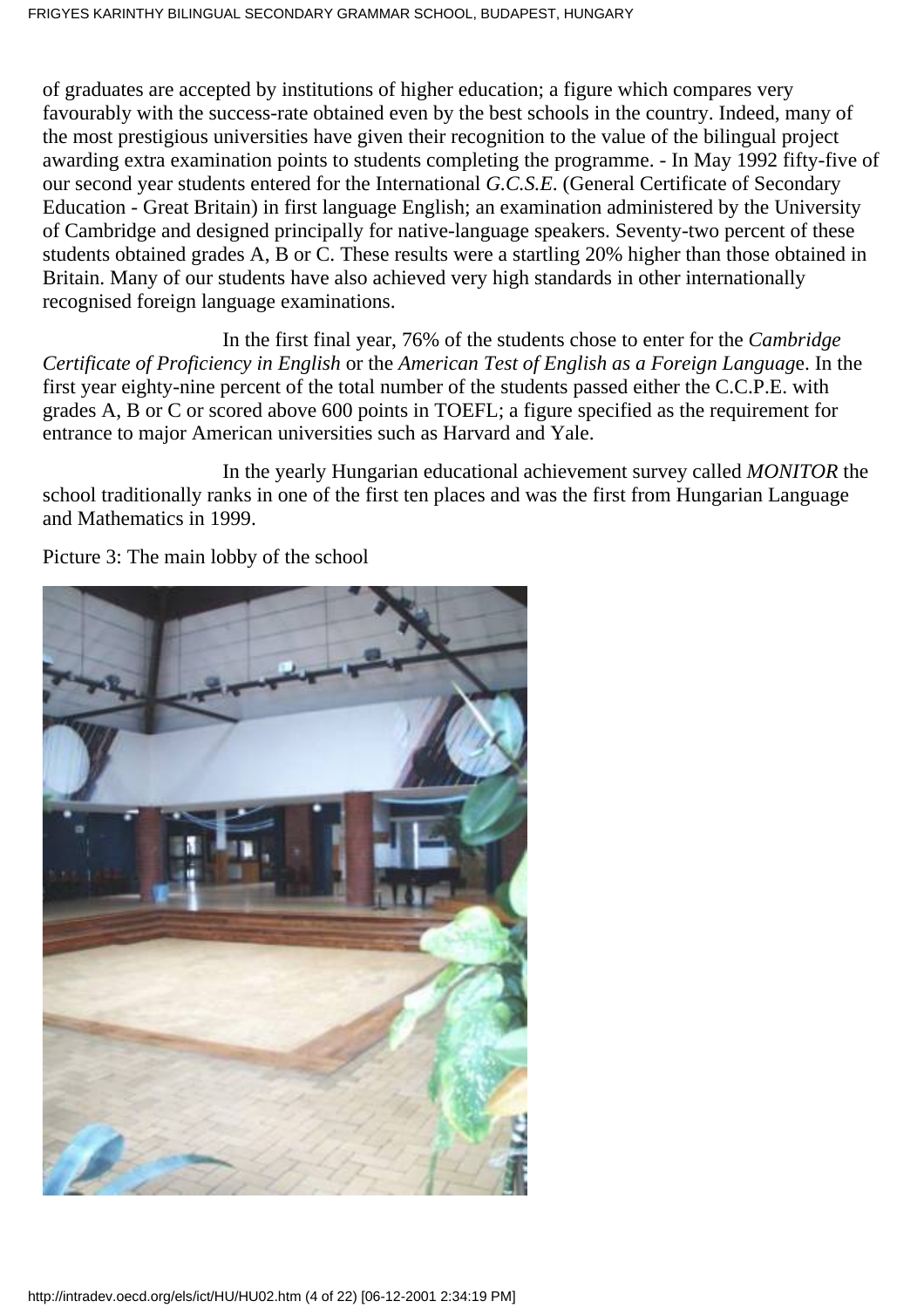The school was also the first to be selected as an International Baccalaureate (IB) site and ranks among the highest achievers in Europe in this very demanding, English language secondary school leaving examination. The average grades of Hungarian IB students at Karinthy were already in the first year of implementation, 1997, the highest in the world.

 *Foreign relations* are naturally a preferred area of activity in a bilingual school. The major destinations for exchange trips are Germany, Denmark, Finland, France, The Netherlands, Norway the UK, and the United States. Besides these there were trips taken to Italy, and ski camps in Austria and Slovakia.

 The school is *one of the flagship institutions of school ICT culture in Hungary*. An early starter in the field and a very successful grant applicant from the start of computerisation of Hungarian schools in the early eighties, it has benefited from grants offered by the George Soros Foundation, the PHARE and World Bank funds. It has also won several grants issued by the Hungarian Ministry of Education. The school leadership team includes a Vice Principal, László Hutay who is responsible for ICT development and maintenance management as well as preparation of grants and organising the PR activities of the school – all these centring round the development of the usage of computers in education.

 *Many teachers participate regularly at ICT competitions* and win prestigious awards for using ICT in teaching different disciplines. Non-ICT specialists also excel in inventing novel applications, involving students in their use and thus creating a teacher-student team to spread ICT culture. (One example, the school librarian, will be described under 3.3 below.)

 As regards ICT culture, one of the most important features of this school is the so-called *scattered computer placement system.* Traditionally, computers are placed in computer laboratories in Hungary and this arrangement strongly affects use. It is the area of influence (and certainly also the responsibility) of the ICT teacher to ensure the proper maintenance of the lab and regulate its use. Thus, non-specialist teachers have to sign up for lab time, which requires planning ahead and practically impedes the realisation of ad hoc ICT supported lessons. Non-specialist teachers will often be rejected because of lack of time and hardware problems. At Karinthy, computers are scattered around the whole school. Some of them are placed in discipline rooms (spaces dedicated to the teaching of one discipline), others are in the library or in student or teacher study areas. This arrangement, initiated by one of the Vice Principal of the school, László Hutay, has become a model and has been implemented in several Hungarian secondary schools with success.

 Maintenance and upgrading are tasks routinely performed to keep the PC system in good shape. Information on all existing PCs and other ICT equipment is carefully updated and provides a basis for decisions about development. The file backup system used is mirroring all hard discs on to the school web server and regularly updating these files.

 The school is a *Microsoft Affiliated School* and enjoys the benefits of constant support from the company. Free software as well as occasional hardware gifts are on the agenda. One of the Vice Principals, László Hutay is regularly invited to organise and act as one of the major jurors for the national school *home page competition* sponsored by Microsoft. (Its title is *Verseny* in Hungarian, in English: Competition) This competition invites Hungarian primary and secondary schools to create home pages that do not only inform about their institution but can also be used as an educational resource and/or management and communication tool. Karinthy, as the organising institution, feels obliged to show a good example in this respect. (C.f. the English language version of the school home page at [http://www.karinthy.hu/\)](http://www.karinthy.hu/)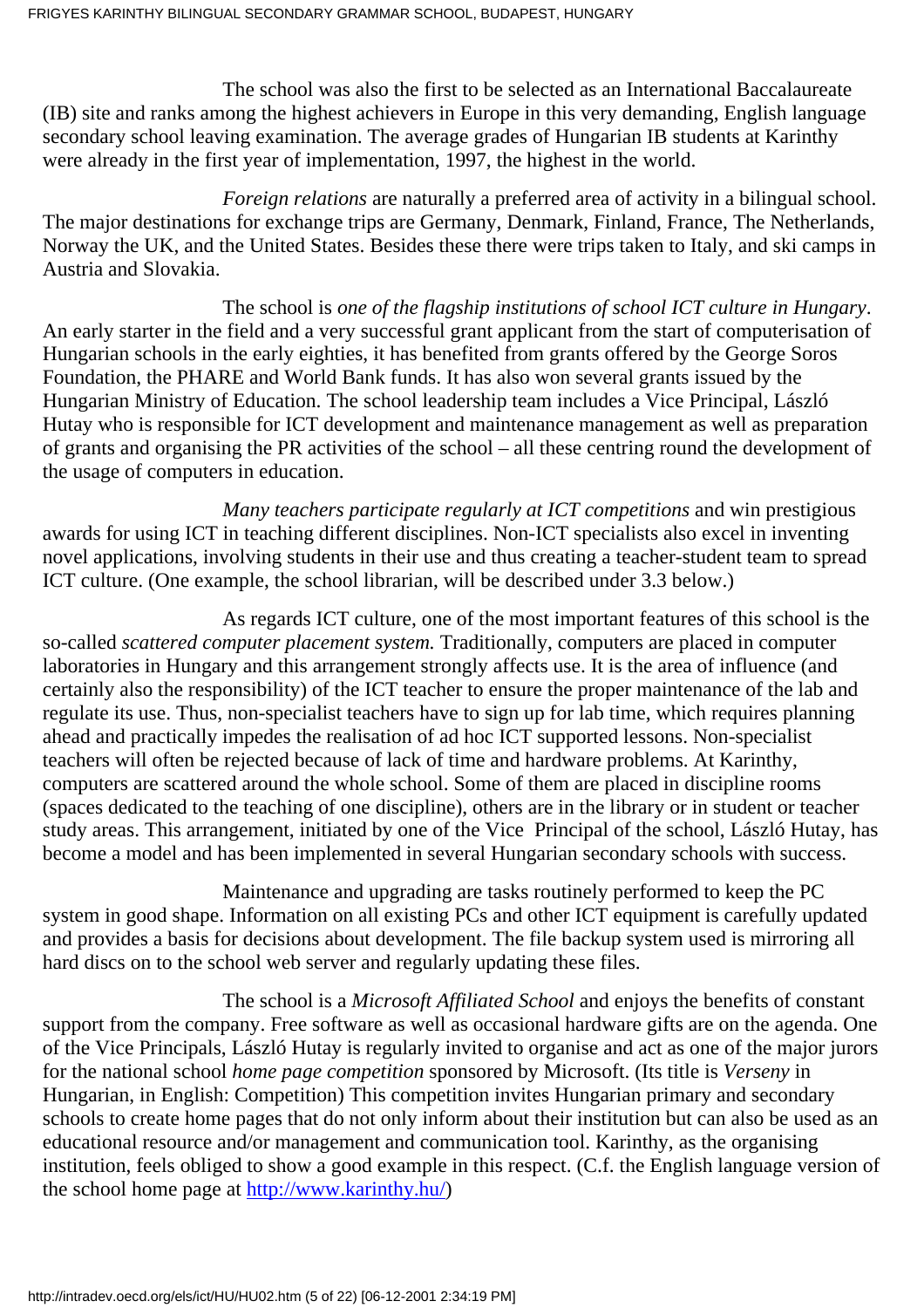# **1.2 Who profits from the introduction of ICT?**

Picture 4: Teachers'Room for Geography teachers



1. *Scattered placement of computers* ensures that many people have access and may profit from ICT culture. For students, there are four *computer access areas.* Six PCs are situated in the main School Library that is used both for normal library functions and as a site for ICT-supported Hungarian Language and Literature classes. Three PCs are situated in the English reference Library where small groups may engage in computer-assisted language practice or Internet search. In the ICT Laboratory, 19 PCs are arranged in three rows with a server placed in fron on top of the teachers' desk. There is a smaller lab space called "Hangout" where students can freely use nine PCs for e-mail, Internet search or other computer-based tasks. Teachers, the management and administration possess many more PCs for personal use - preparation for classes, administrative tasks and communication. Altogether, there are 60 Internet--connected PCs and 3 that have no access. The type of Internet connection is ISDN (64 kBit/sec) provided by the Hungarian School Net free of charge, 24 hours a day.

 *Students and staff involved in international activities* (exchange projects, the IB examination, multinational educational research projects) seem to profit most because they regularly use ICT for better teaching and learning in a supportive and motivating international environment. The school is based on the idea of spreading knowledge on the English speaking world. *Teachers involved in the bilingual part of the educational programme* have quickly realised the potentials of this culture in obtaining, updating and sharing knowledge on countries and people of the UK, US, Canada and Australia.

 *Students interested in ICT culture* have quickly realised the chance to be pioneers in the computerisation process of their school and have joined their teachers already at the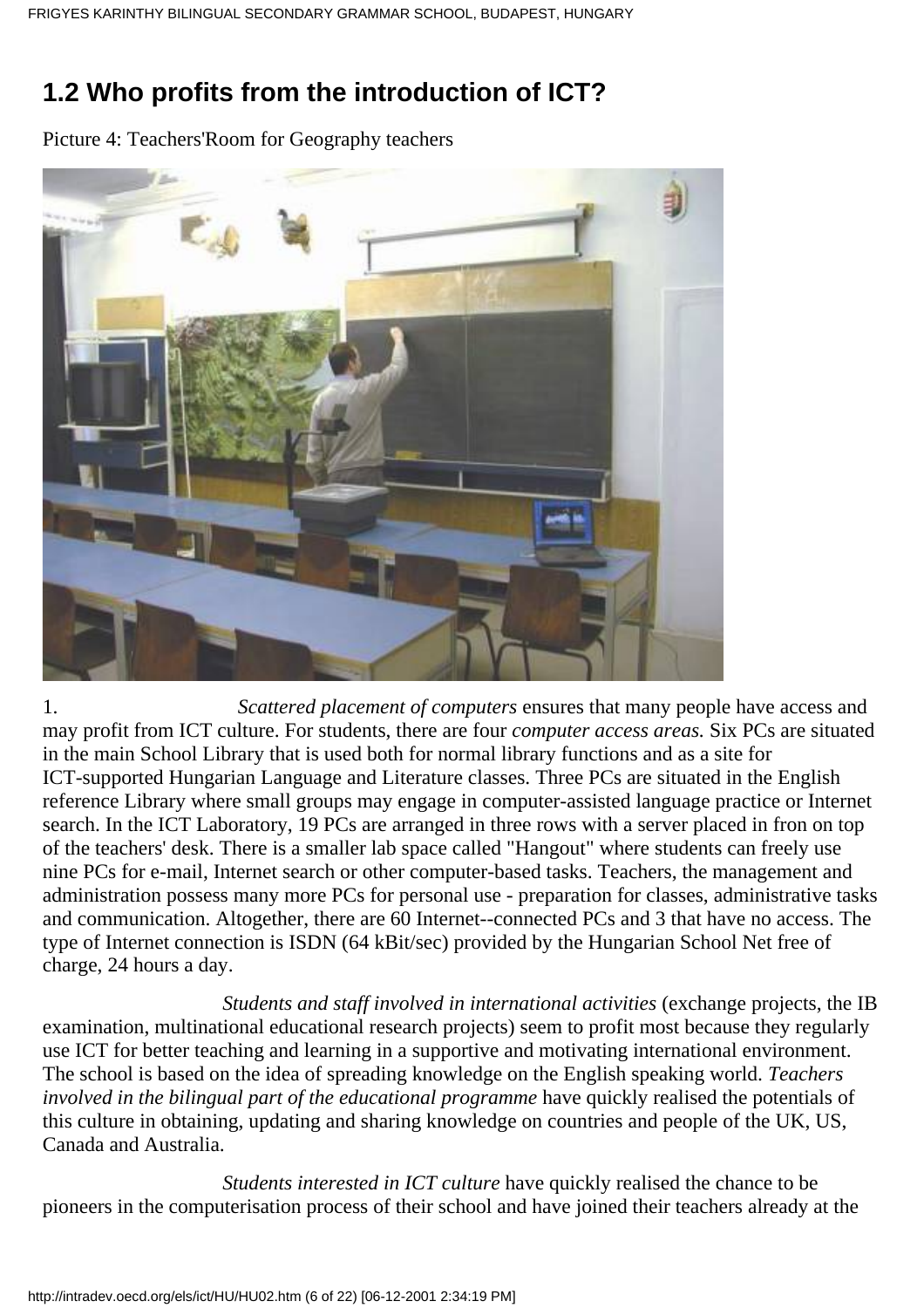start to act as assistant technicians, web designers and programmers and facilitators of classroom use of ICT tools.

 There are so-called "internationally valid" *disciplines that are well furnished with CAL materials*, e.g. foreign language education, mathematics, science, biology, (world) history and art. Teachers of these areas of study find it easy to obtain teaching aids suitable to their curricula. They can make use of products of big international software developers, enjoy shareware provided on the Internet and exchange their own programmes with colleagues. (Other, less ICT-oriented disciplines and study areas like literature, music, biology, geography, national history, PE etc. Will have a much narrower selection of materials, fewer teacher training programmes and consequently much less models for ICT use that interested but untrained in ICT teachers may use as examples. Thus, there will be disciplines with very little computer use.)

#### **1.3 How do the staff, students, and parents view these accomplishments?**

Picture 5: Teachers'Room for Biology teachers



We have not met anyone who was against introducing ICT culture to even more areas as have already been tackled. We have met several enthusiasts and experts and some more hesitant supporters from among the *teachers* but only happy and contented *parents* and *students*. It seems that families who select a bilingual secondary school with a high level of education will be those who fully understand the importance of ICT knowledge and educate their children to benefit from it.

 *Alumni* of Karinthy whom we also managed to interview see it as a big advantage to have had the chance to be among the first secondary school students in Hungary to receive a profound training in computer use. Many of them have decided to volunteer for work in the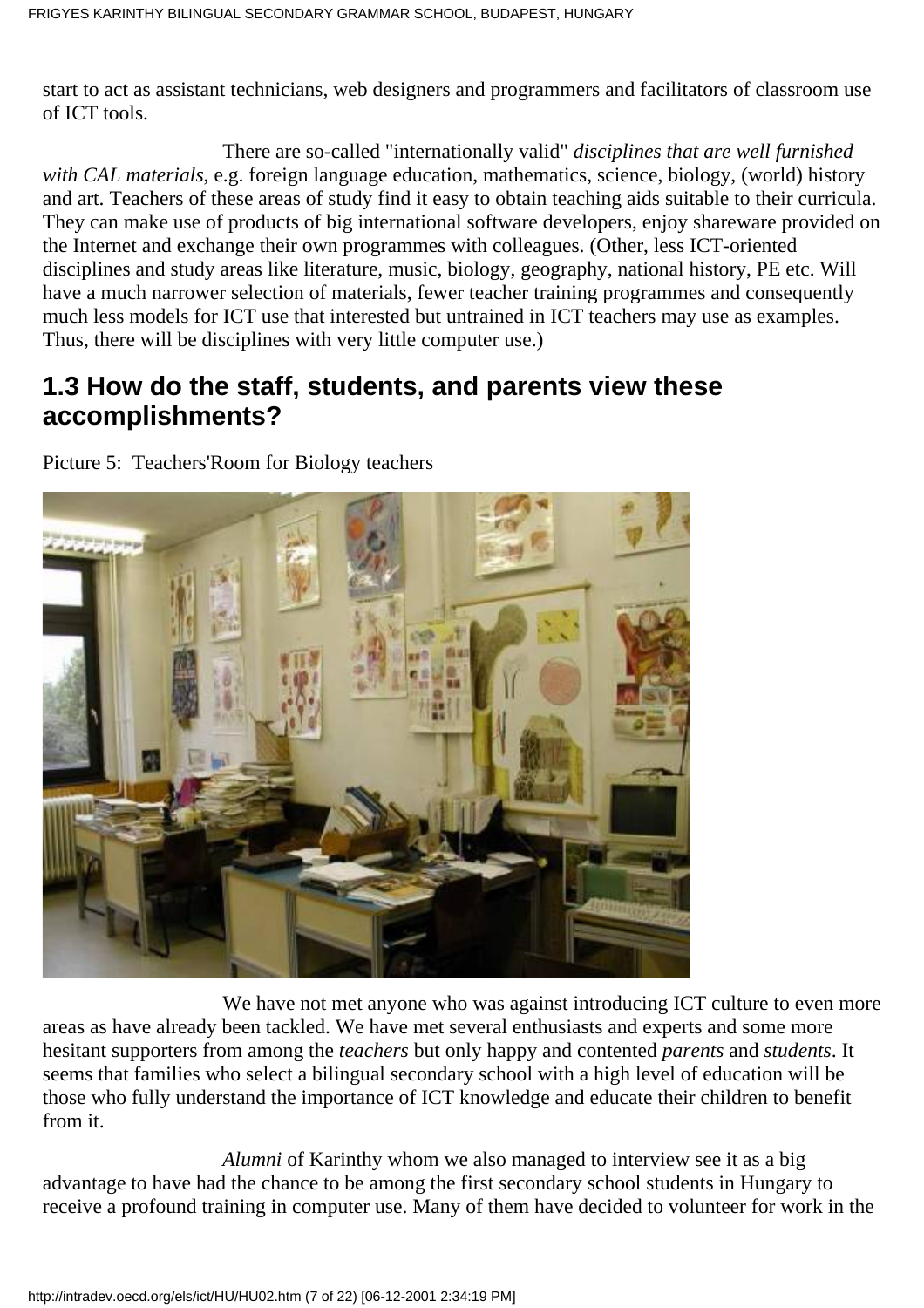ICT department of their home school - even if their jobs or studies are totally unrelated to information technology. They underlined the importance of helping "the Karinthy kids of today" to get access to the Internet and be regular users of resources on CD-ROM in order to succeed in life and be active members of the knowledge society.

Picture 6: Students at recess in the "hangout": the student ICT space freely available from morning



# **2. Overview of the past**

## **2.1 What led to these accomplishments?**

 Information Technology as a discipline was introduced right from the foundation years of the school, from 1988/89. Teachers of Technology incorporated basic computer skills in their curriculum and kept in pace with national reforms. When ICT as a separate discipline was introduced, they were among the first to teach it. Around 1990, the discipline-based teams of teachers received their computers to investigate possible uses. At one of the first national ICT competitions for secondary school students the first prize went to a student of Karinthy.

 In 1992-93, the George Soros Foundation issued its first computer lab grant application and Karinthy was one of the winners. In 1987, at the launch of the Hungarian School Net - the educational network connecting by now all Hungarian secondary schools and 60 % of primary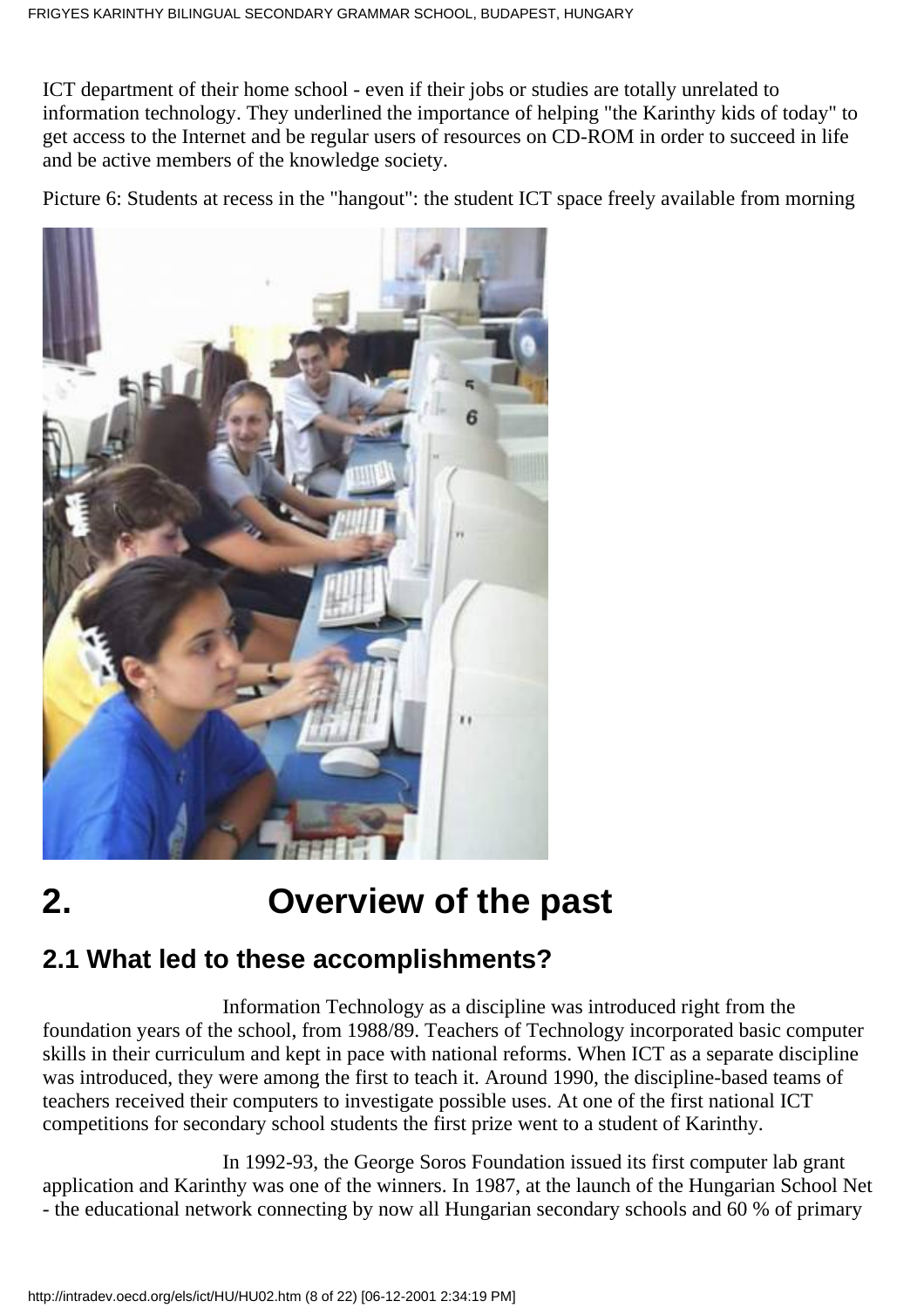schools - Karinthy was invited to give a demonstration on how computers may be used in the teaching of different disciplines. This series of demonstrations was an important national event, much publicised in the media and gave a big boost to *discipline-based innovation on ICT use in education*.

 This aspect makes Karinthy a unique place to study the effects of computer culture on education. In the majority of schools not just in Hungary but also in many other countries where ICT is included in the national curriculum as a separate discipline for study, computer culture at school is anchored to the teacher of ICT. Not true for Karinthy: here several teachers have been active computer users, software analysts and programme customizers right from the start. This feature is invaluable for cultivating a tradition for integrating new developments in ICT with traditional, valued and valuable methods of education, making this emerging culture *an "improver not an intruder"*.

### **2.2 Who initiated the ideas, who shepherded them to completion?**

 As one of the leading figures of the school, as one of the Vice Principals has formulated it, innovative ideas arise from motivating, brainstorming sessions among staff members but many ideas generate from *alumni*. An example: the previously described "scattered placement of computers" scheme (cf. 1.1) was an idea of a graduate who, in the early 1990s, - the advent of computer use in our country -started working as systems manager at a law firm. There he gained experiences about the optima use of computer networks and later, when Karinthy applied to the George Soros Foundation for a network of one server and 12 work stations, he could give advice on optimal placement of the machines.

Picture 7: The ICT laboratory - place for discipline-based InformationTechnology studies

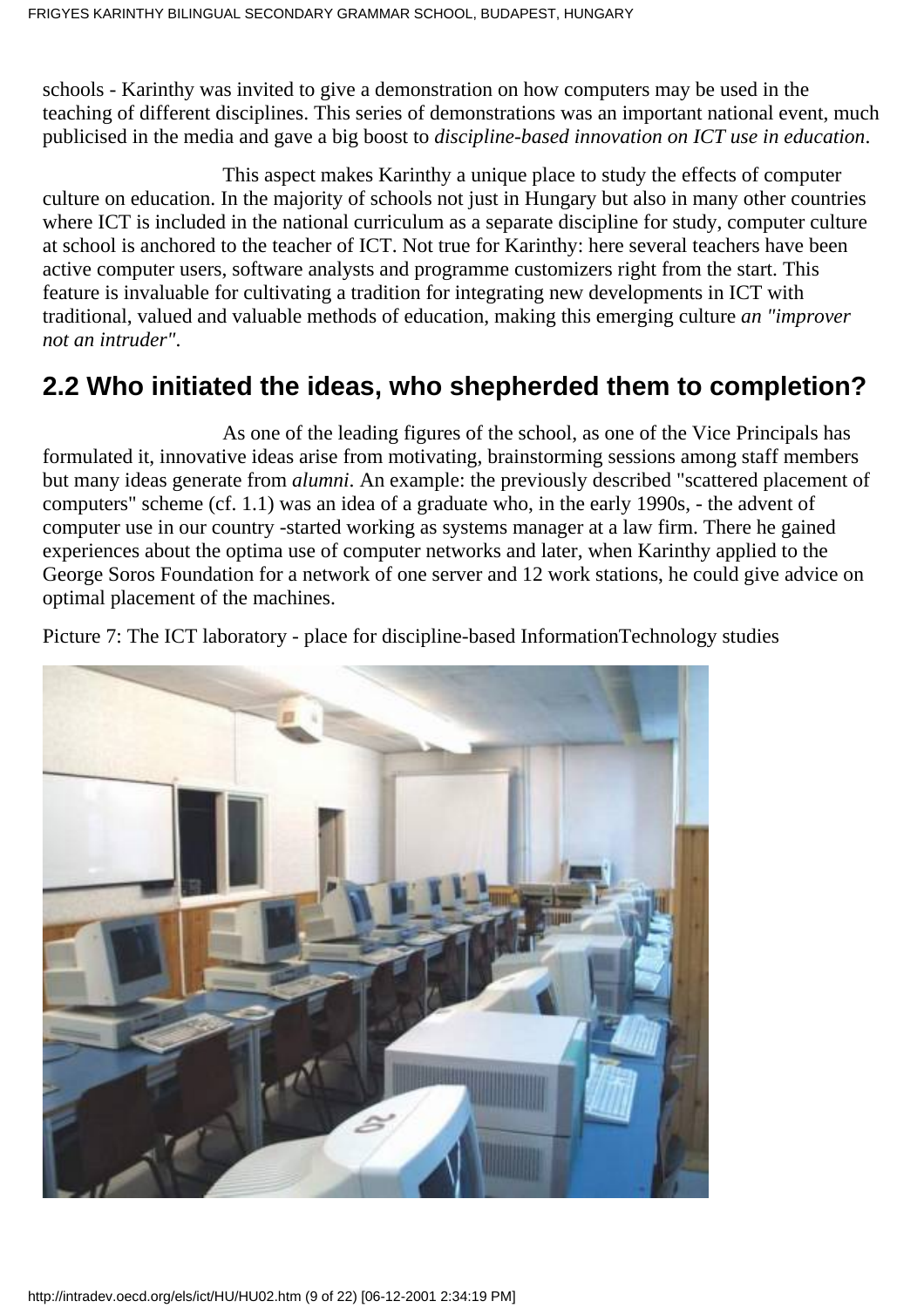It is generally believed that younger teachers are more likely to adopt new teaching methods and tools than their older colleagues. At Karinthy, it is by far not the case. Major PC users are in their mid forties and the art teacher mentioned before, who became a national authority on software useful for secondary level art education was well into her fifties when she first sat in front of a computer. ICT specialists were instrumental but there were *teachers of different age groups and disciplines right at the start* of the computerisation process. *Women* teachers at Karinthy seem to be as active computer users as men and *no sex differences in school use* of ICT has been observed among students either. (Preferences for war games versus fashion web sites are evident but, in our opinion, do not reflect different patterns of PC use.)

#### **2.3 What barriers were overcome in doing this?**

 There have been and perhaps still are opponents of computer use - teachers who are afraid of loosing the "human touch" of education if mediating knowledge through computers. The strategy used to convince ICT-haters was mild but effective and taken from the world of hunting. Hunters provide food for their future game long before they actually go out to hunt for them in order to make them used to special places of the forest. School leaders provided computers for hesitant teachers, placing PCs into staff rooms, but did not make ICT use obligatory. The "food" was there, luring, in front of their eyes, and they could see how more experienced colleagues make use of it. Sooner or later those rejecting computers started to watch, ask questions, test easy but lucrative applications (playing cards or doing a simple word processing task) and finally became ready "game" for managers who could now offer in-service courses to motivated novices.

 *Lack of adequate funds* is an obstacle all schools have to face. Innovative teaching requires extra efforts. Fortunately, the management of Karinthy is aware of the importance of financial motivation and tries to do its best to allocate resources in an optimal way.

 *Fluctuation of teaching staff* is a big problem. Teachers love their high-level school housed in a beautiful, award-winning building but salaries are very low and pedagogical rewards (discussed in a later passage) do not always compensate for that. 10 % of teachers decides to leave each year and many replace their full-time teaching contract with a part-time one. As regards ICT, it means that well-trained teachers may decide to leave the school to be replaced perhaps by untrained in ICT methods colleagues.

# **3. The present**

## **3.1 Characteristics of the school**

 Teachers at this school are fortunate to teach selected students with high abilities and strong self-motivation. Entrance examinations are necessary because there are at least 4-6 applicants for every single place at Karinthy - although there are several other bilingual secondary schools in the country. At its opening in the early nineties, when this was the only state-owned Hungarian school offering tuition in a foreign language, there were 20 applicants for one place. It is the talent and enthusiasm of students that makes teachers prefer their job at Karinthy to other, much better paid occupations outside of the education sector. Language teachers told us that they got job offers with lucrative salaries from multinational companies but declined them because they much rather teach bright kids who opt for bilingual education for less. Fluctuation, a problem mentioned before is there but if the quality of the population was lower, retaining highly qualified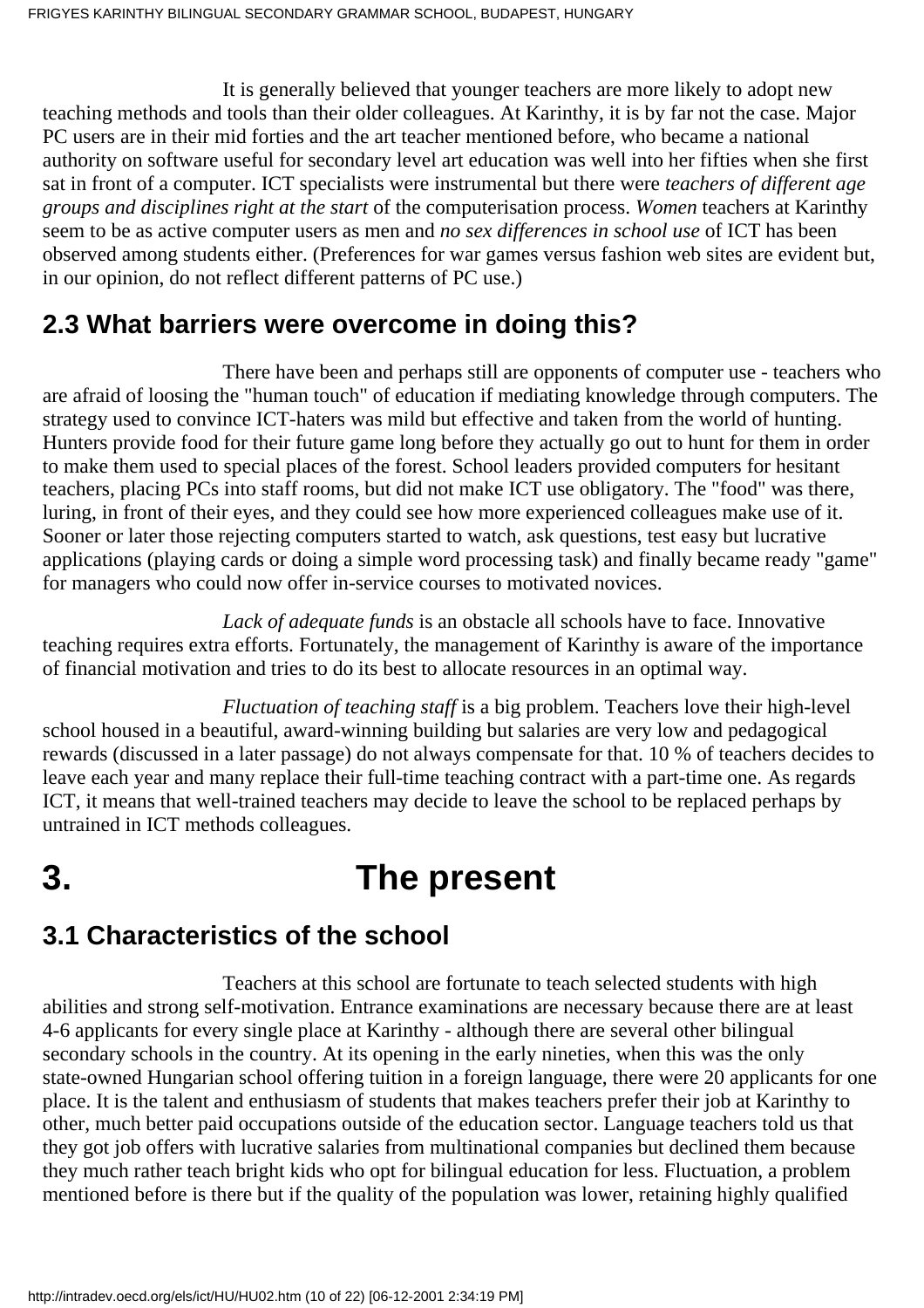staff had been much more difficult.

Picture 8: The spacious entrance area (aula) decorated for a school feast



 One of the unique features of this school used to be its *fine arts specialisation class*. Graduates were accepted at major Hungarian art colleges and many of them became distinguished artists, designers, architects and art teachers. The corridors and halls of Karinthy were famous for the extremely high quality student artwork exhibited and the senior art teacher, Mrs. Gitta Rózsavölgyi, was regularly invited to participate in international research projects on art and design education. Students had at least one art class every day and had a choice of several extra-curricular art and design activities. *ICT was embraced in this programme* as soon as it set foot in Hungary. Mrs. Rózsavölgyi learnt to handle graphics and CAD programmes in her fifties and started teaching them at once. Her art curriculum was an excellent example for the synergy of traditional and ICT-based creative methods. This programme unfortunately had to be closed down because students who were found most talented in art could not meet the other entry requirements of the school: high level performance in mathematics and Hungarian language studies. For many years, future artists had a different entrance procedure but student and parent revolt made the management to introduce unified entrance criteria.

# **3.2 Use of ICT by specialist teachers**

 ICT teachers regularly use their computer lab and engage in all other ICT-related activities of the school: building and maintenance of professional home pages,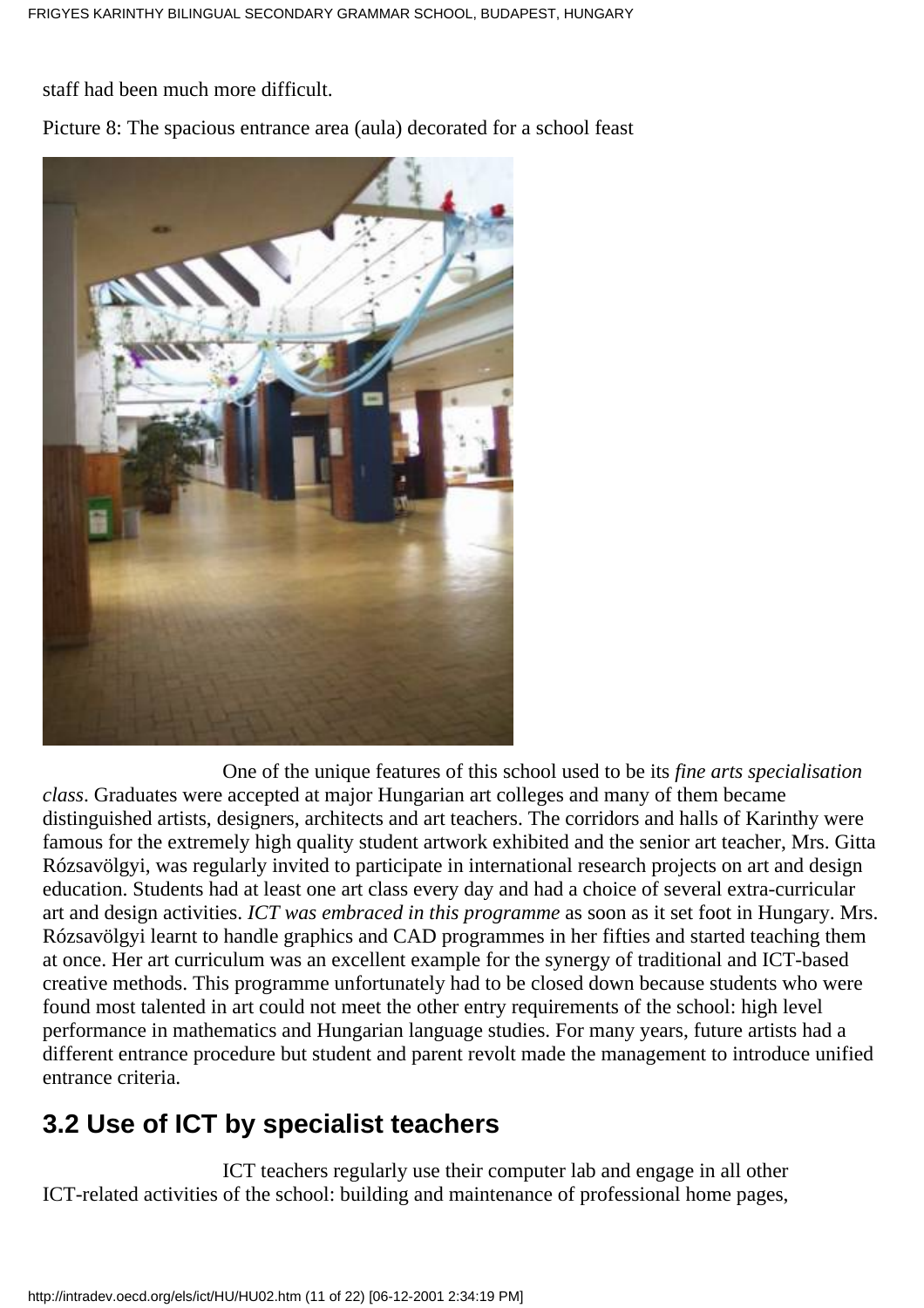international projects, preparation for competitions and writing grant proposals. They are qualified to perform maintenance activities and are responsible for monitoring fair computer use of students. As resource people, they are often asked by fellow teachers to give advice on software or fix hardware problems. These are typical unpaid tasks for Hungarian ICT teachers, but at Karinthy, numerous grants offer a chance for management to at least partially reward the services of these key staff members.

Picture 9: Room of the system operator



 ICT teachers in Hungary enjoy a vivid professional life. They have several professional associations - the most important ones being the *ICT Teachers' Association* and the *Association of School ICT System Operators*. The members of this latter professional community that acts as a trade union and fights for the official acknowledgement and reward for this profession are also mostly ICT teachers, as they are obliged (morally or through management decision) to fulfil the task of system operator. Leadership in both associations is very interested in educational research and engage in several projects themselves. Two of the leading members are PhD. students working for a degree in Education, three others prepare for the entrance examination to a PhD. programme in 2002. Thus, ICT teachers at Karinthy, regular participants and presenters at *national conferences and professional meetings*, have first-hand knowledge on proceedings in ICT-related educational research.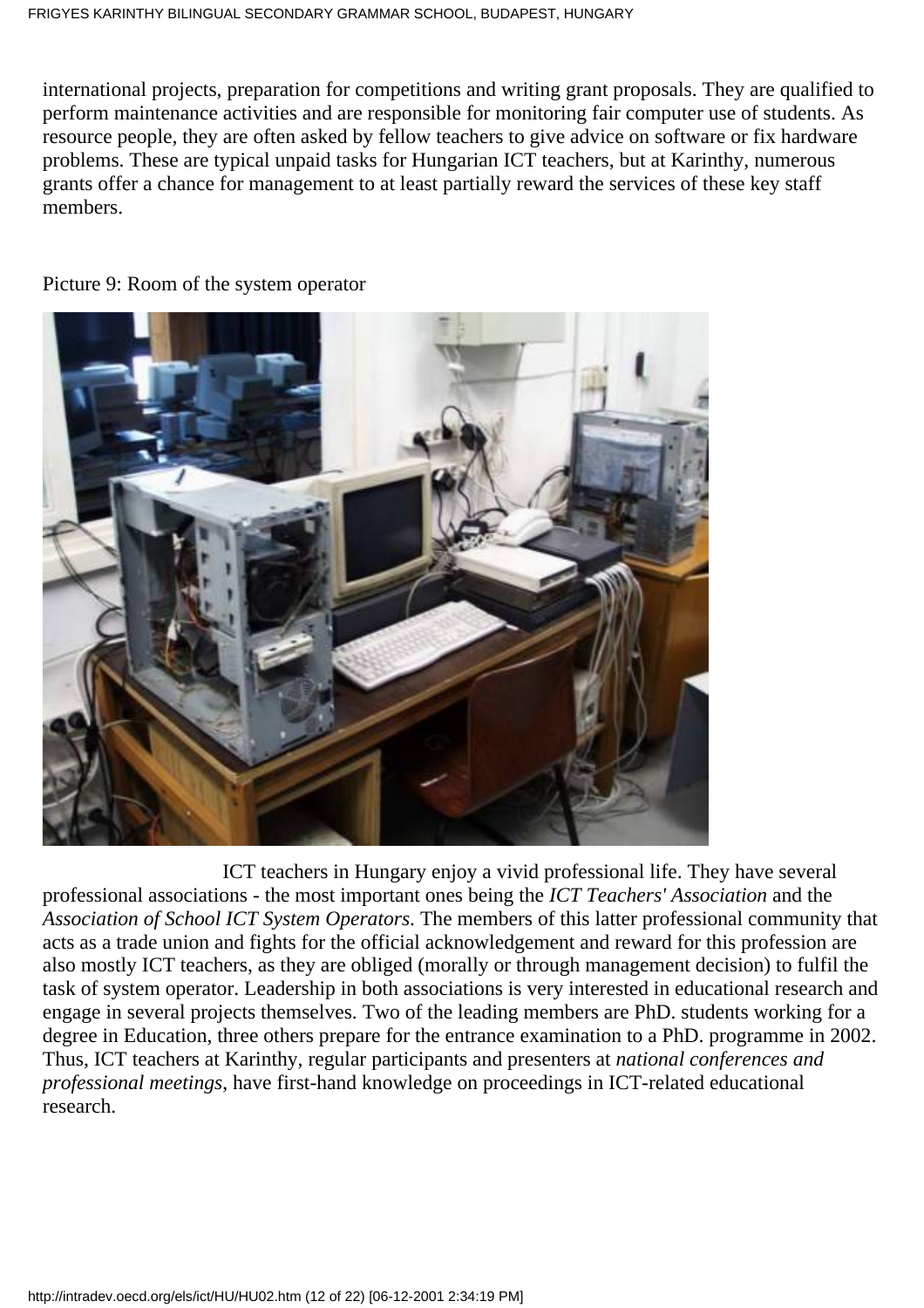## **3.3 Use of ICT by non-specialist teachers**

 One of the most important plans for the future is to increase the number of computers placed in discipline-based rooms. A special multimedia PC laboratory for non-ICT education is also planned. Management envisages the introduction of the *National Frame Curriculum in September 2001* as an imperative to increase ICT use. According to the Principal, Sándor Hartay, the new curriculum will restrict the number of lessons for several disciplines and it means *reduction of practice time for new knowledge*. One of the best ways to overcome problems created by less practice is to offer personalised practice opportunities with tests and tasks that students can do on the computer in their spare time. When structured well and tailored according to personal needs and deficiencies / talents, ICT can help overcome teaching and learning problems caused by reduced teaching time for important disciplines like physics, biology or chemistry. Teachers of these disciplines will be invited to find or develop digital teaching materials that optimises the transfer of learning materials in the restricted times available.

 Ilona BenkQ, the librarian of the school has fully computerised the catalogue and information system of the school library. A very popular place to learn, browse and chat, this space is open practically all through the day. To ensure efficient service, she organised a *Student Librarian course* for senior students, taught them about ICT use in libraries and issued successful graduates a certificate testifying for their knowledge of basic library duties. Students trained by this dedicated librarian-teachers take turns in helping her out and provide excellent professional assistance for peers who come in to do research for homework, project assignments or matters of personal interest. These student librarians are fully authorised assistants to Mrs. BenkQ and may open up the library for peers in off-duty hours as well. This system of training and employing ICT-savvy student librarians became a model and has been adopted by several Hungarian secondary schools.

Picture 10: Traditional and ICT-based information materials side by side at the School Library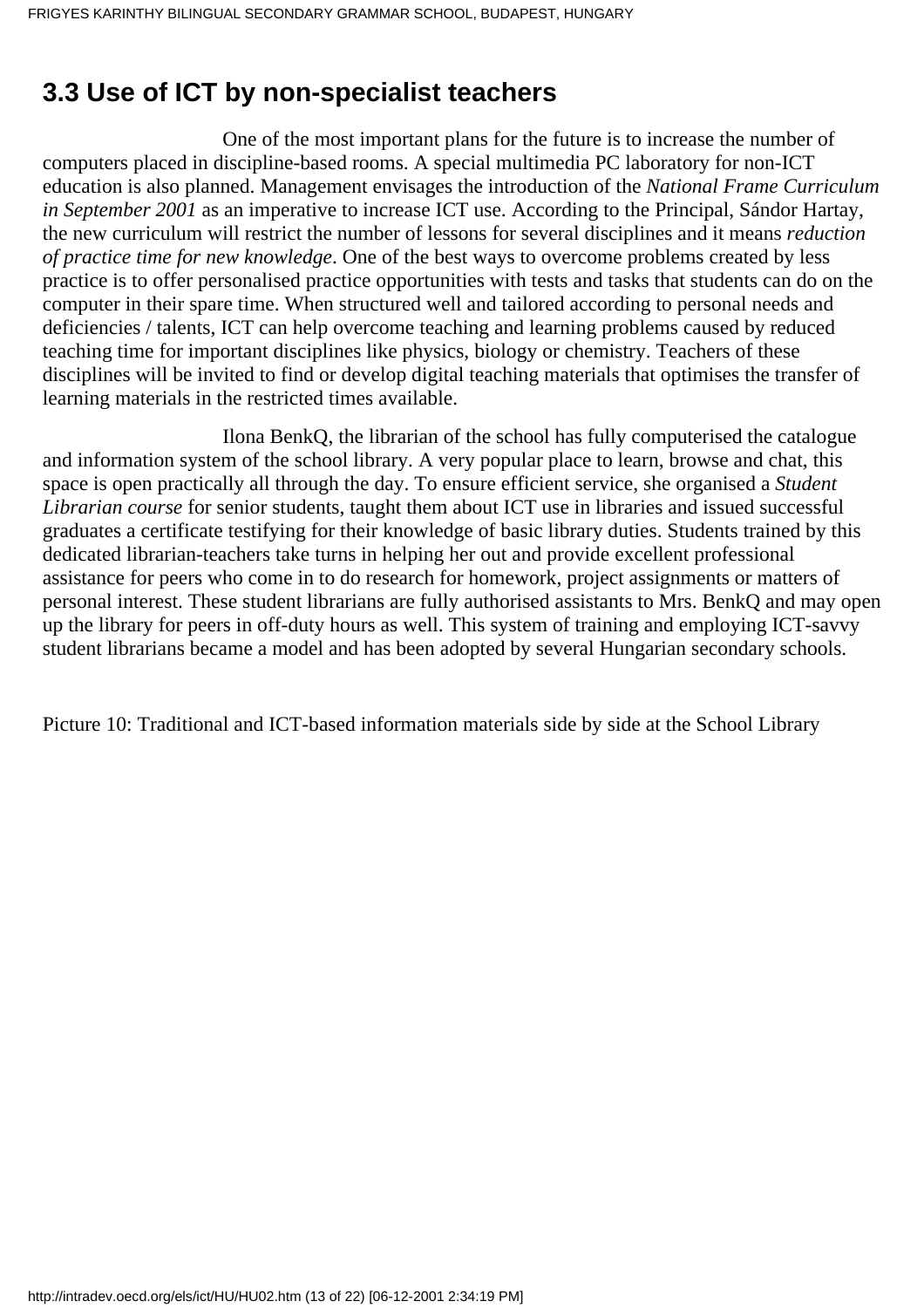

 Gabriella Frank, German teacher and Imréné Pintácsi, Mathematics teacher currently participate in an experimental study to develop and test ICT-based teaching methods and materials. They have successfully tested several software packages and educational resources on the Internet and will disclose their experiences in the textbook series of this research project to be published by the National Educational Books Publishing House.

# **3.4 Use of ICT for internal communication**

 Every staff member at Karinthy is entitled to have an *e-mail account* on the school server. 20 % of the teachers have more than one e-mail addresses and about 80 % have used their e-mail. Messages from the management are always sent by e-mail through paper copies are also distributed for non-users. Some teachers send students assignments or advise on e-mail and are ready to answer any queries concerning school life when submitted electronically by a student. (This extra working load is growing, however, and may cause problems in the future.)

 Those teachers, who are actively engaged in ICT-based learning, have their own professional home pages that can be reached from the school web site. About 50 % f the teachers possesses a computer at home.

Picture 11 :Entry surveillance system in action - László Hutay, Vice Principal and biology teacher, initiator of the school's ICT programme tries to enter the building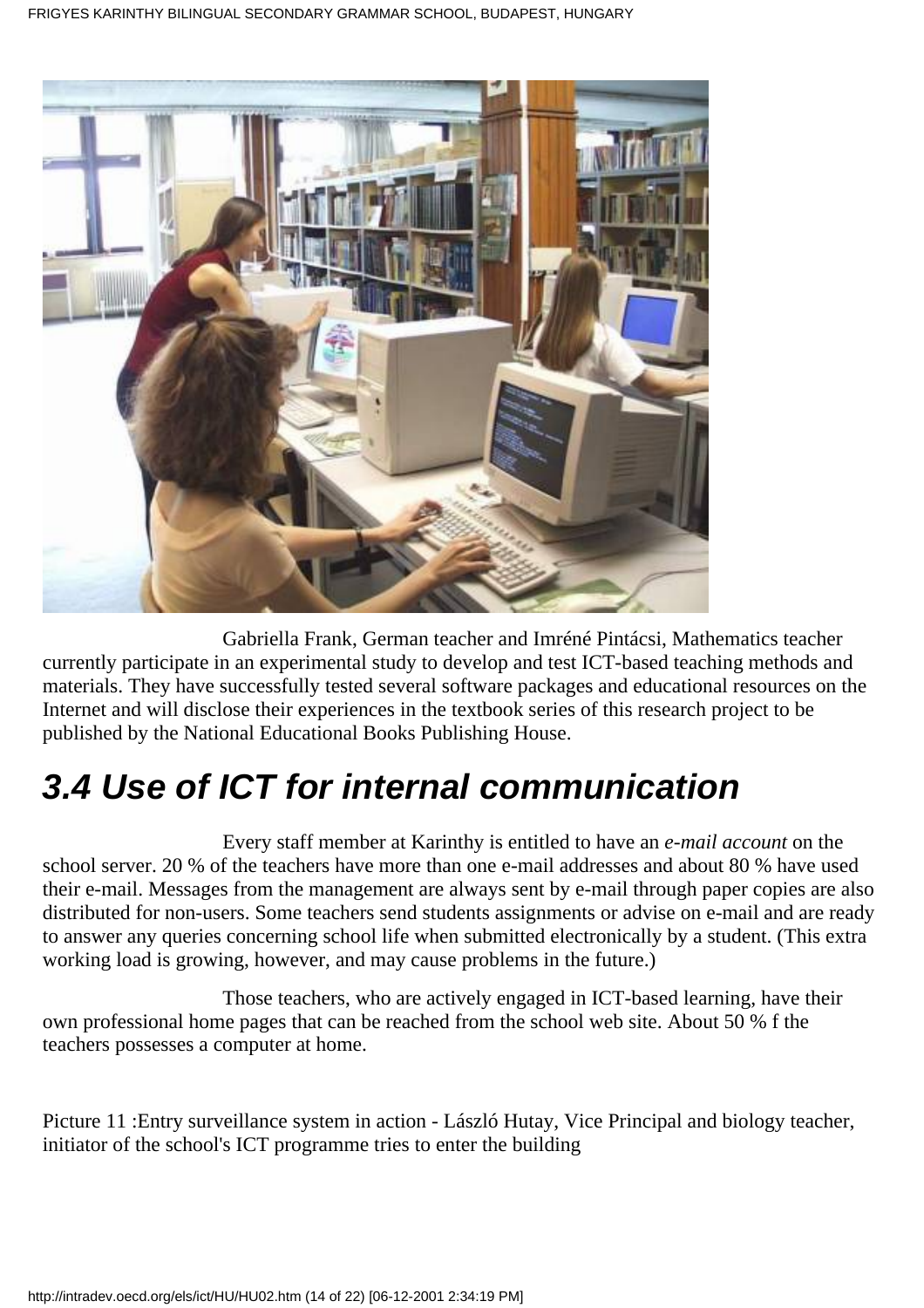

 The school ICT system has a new function that staff and students alike have to use: the *computer-based entry and surveillance system*. Everybody has an Entry Card that grants entry rights to predefined areas of the building. Using this card means being aware of how such systems work and what are their benefits and handicaps. Other functions for *smart cards* are being developed, e.g. access to the prepaid lunch counter.

## **3.5 Incentives used for spreading ICT culture**

 Each student is entitled to have an *e-mail account* with a limited storage space and access to Intranet. Using the Internet, however, is not unconditionally granted. As there are much fewer PCs than potential users, those who volunteer to help teachers or do homework with web search have priority. Storage space on the school server is granted for those with good learning results only. Actually, having a home page is very fashionable and not too many students have access to outside accounts and server space. Thus, it is a very powerful motivation for learning that *good marks ensure a possibility to have a home page and volunteer work for the school will be rewarded with more storage space* to host a fancier home page.

 Teachers do not get a special reward for using ICT, nor are ICT skills required from applicants for new jobs. Those staff members, however, who intend to do work in this field, are supported by management in writing grant applications. When successful, grant receivers enjoy complete freedom to spend funds raised. Management encourages and supports attendance at professional conferences and looks for staff exchange possibilities abroad.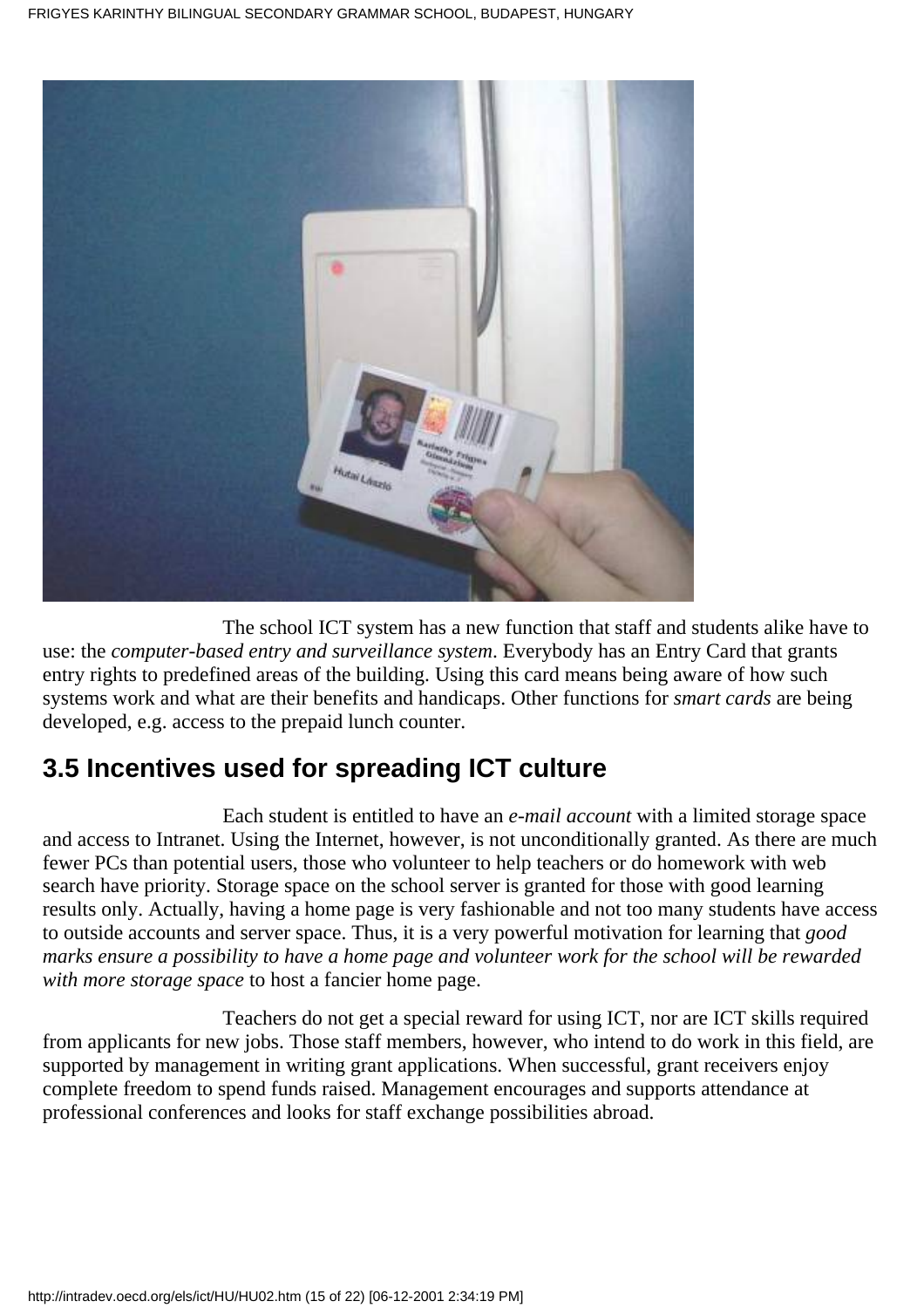### **3.6 Level of computer use by students**

 ICT is taught at this secondary school according to the Hungarian national curriculum, as a separate discipline for all grades. Students perform below average at national and local ICT surveys. As Internet search, preparation of presentations and home pages belong to standard project tasks with several disciplines, they mostly excel in standard software applications and web browsing tasks. Those with a more akin interest in computers may join programming and web design circles.

 Fair use is regulated in a brochure describing rules and regulations of PC and Internet use at school. This information material also describes the process of getting an e-mail account, using the school home page that has restricted access compartments. Students sign an agreement with the school in which they declare themselves ready to submit to the rules of fair and proper use. Internet use is constantly being monitored through a special surveillance software nicknamed Big Brother written by one of the system operators. With the help of this programme, authorised teachers may view any time which home pages are being visited by the individual students. Those who visit offensive sites or those with pornographic content will be deprived of their right to use the Internet.

 In none of the surveys did we fin any indication that boys are more skilled in ICT use than girls. Also, no gaps between medium and low poverty students were observed. (No high poverty student at this school.) Teachers asked could not come up with evidence about girls doing worse in ICT tasks than boys. However, evident differences of interest lead to different PC use patterns and consequently, higher level skills in certain tasks. (E.g.: hand-eye co-ordination in handling game keyboards is much better with boys and girls are more concentrated and swift information seekers on the Internet.)

#### **3.7 Computer use by students and their parents at home**

 Many teachers are active users of ICT and work on creating novel applications with the use of computer-supported learning tools. The teacher of Biology, for example, created a web-based virtual lab where students could dissect a frog using ICT tools and pre-loaded images. Thus, (quasi) hands-on experiences of dissection and knowledge about the muscular and bone structure of the frog has been successfully disseminated to almost one hundred students and only one frog had to be sacrificed for the sake of science.

 Foreign language teachers take part in several experiments using CD-ROMs and Internet sites in language learning. Here, authentic foreign language use is guaranteed through life-like speaking and writing tasks, orientation exercises as well as information retrieval ad processing projects. Students and teachers are testing traditional textbook and CD-ROM packages with a regularly updated by the publisher educational homepage as a background. They intend to choose the most suitable ones for Hungarian learners. Teachers develop their own applications of existing programmes and even prepare self-designed tests and tasks. The methodical innovations and critical descriptions of existing material greatly contribute to the use of ICT in Hungary.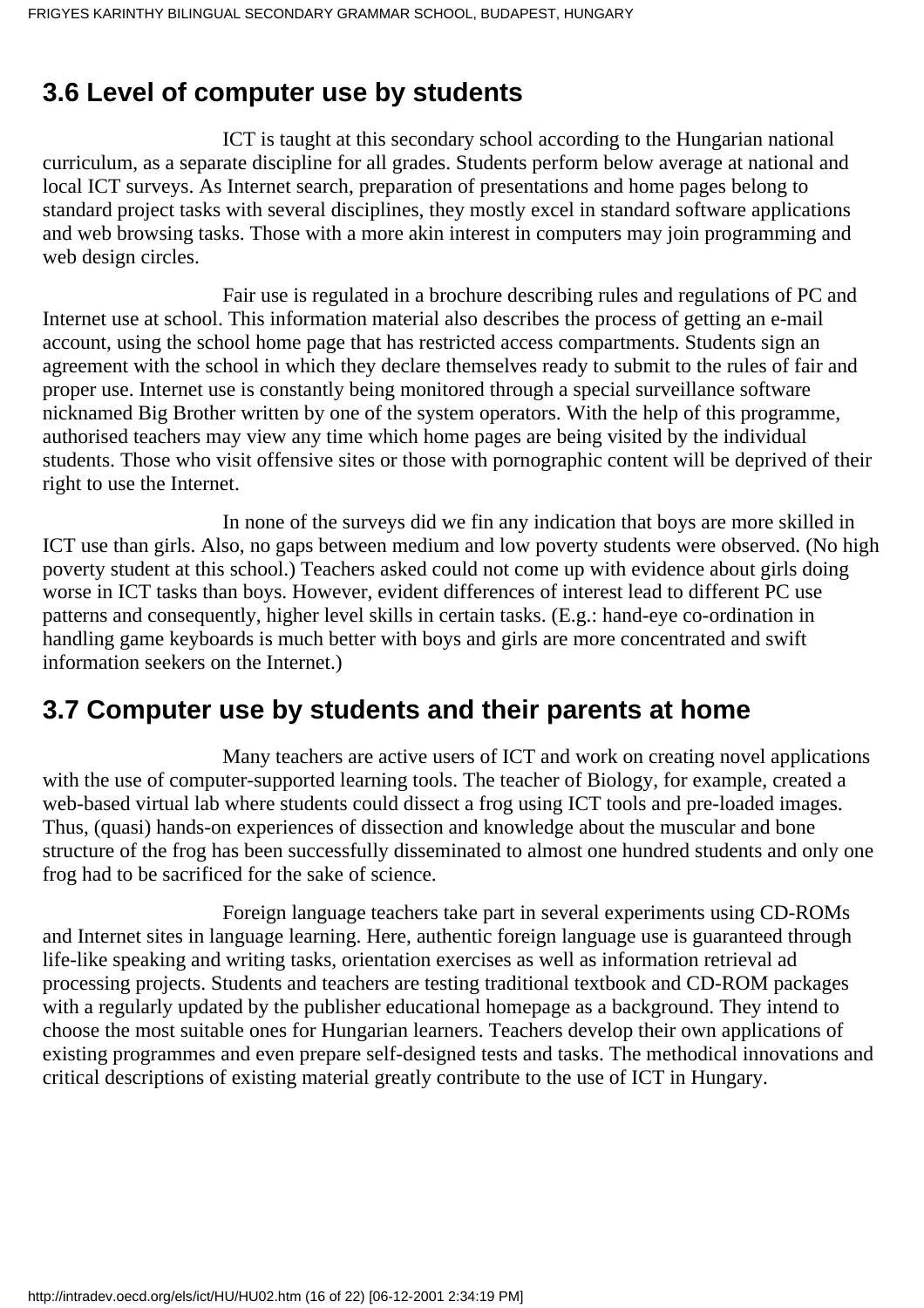# **4. Projection to the future**

# **4.1 How likely is it that these accomplishments will remain?**

 *The leadership of this school wholeheartedly supports change*. They see the using ICT in education a never-ending process of educational improvements. They clearly *see connections between the spread of new teaching methods and increased computer use*. Any staff member who has an innovative teaching idea is encouraged to elaborate on it, come up with a project plan. When plausible and pedagogically in line with the school's basic objectives, this will enjoy the moral support of the Principal and its deputies. Financial resources are scarce, but management support also includes help with writing grant proposals. Thus, ICT-based innovations are very likely to become standard features of teaching and learning in this school.

Picture 12: Office of the school administrator

Important aspects of ICT use at Karinthy are *internal and external communication and data storage*. Many of the teachers we interviewed declared that the functioning of the school is largely dependent on the proper functioning of the PC network. Most teachers have become so much used to computers for communication and information retrieval that they would consider the breakdown of the system a major obstacle.

 Another important agent of change is the *bilingual type of education*. English language teaching aids (produced both in the UK and US) are in regular use and many of them are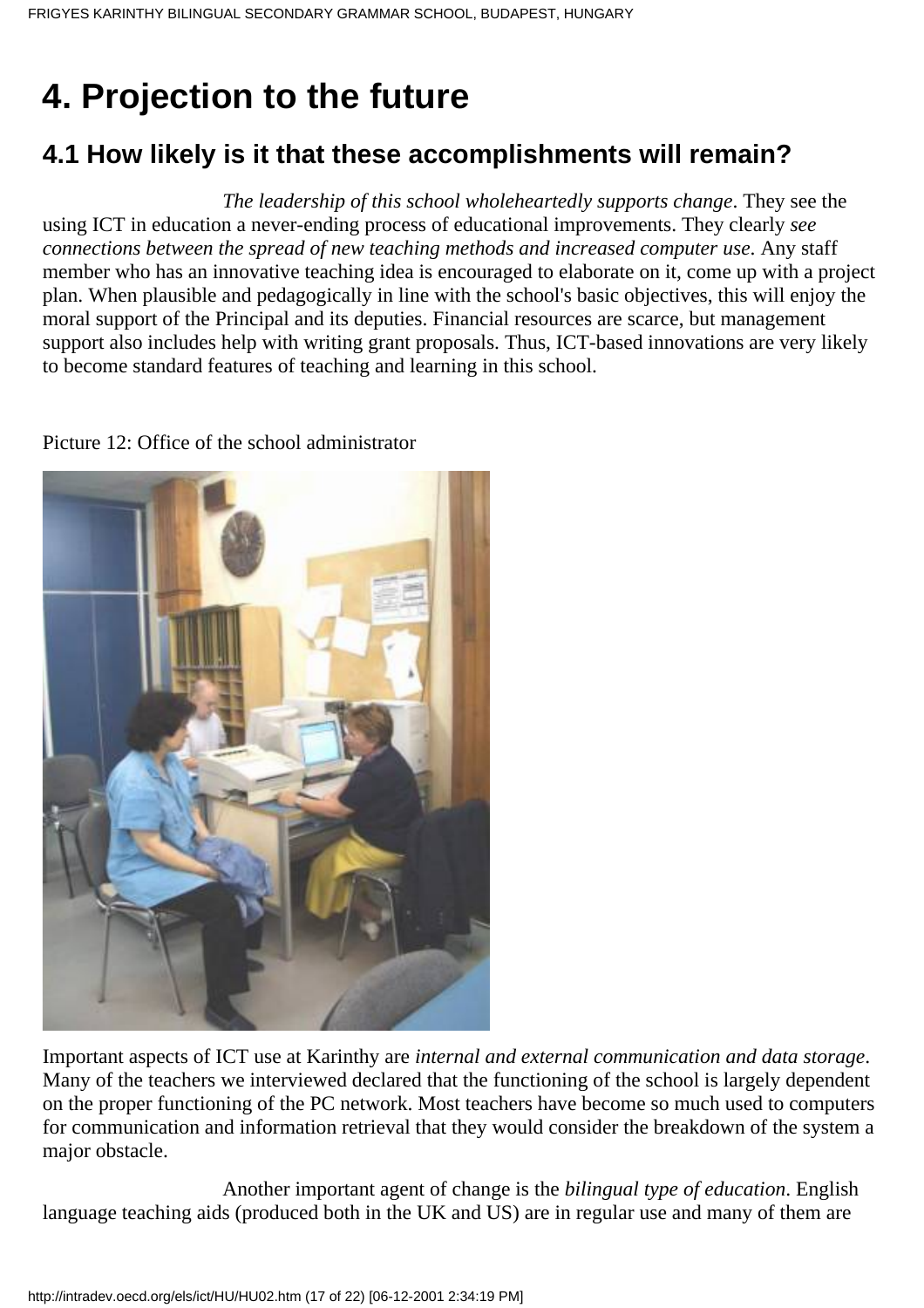digital or supplemented by CDs and web sites. Teachers find it helpful to use them. With constantly upgraded equipment and double speed bandwidth for Internet (provided by the Hungarian School Net free of charge as an upgrade of existing services from January 2001 for 300 selected Hungarian secondary schools) they will certainly use them more and more often.

 *The International Baccalaureate* (IB), the final examination that students may sit for (as an addition to their obligatory Hungarian final examination or baccalaureate) makes frequent use of ICT. Students may view sample tasks from previous years, teachers may contact colleagues from other parts of Hungary or abroad to discuss preparation and results. Many support materials are offered on the IB web site [\(www.ib.org\)](http://www.ib.org/) and Chief Examiners for the disciplines keep in touch with colleagues all over the world through e-mail. All these require constant computer use for teachers involved - and about 30 % of teachers are constantly involved with the IB procedure: preparation for it, the actual examination and assessment of IB work. This exam is another feature of Karinthy that ensures the sustenance of ICT-based educational improvements. The World Bank of the UN gives financial assistance for the IB project. (About the results c.f. section 1.1.)

 When asked about his *needs for further development of school ICT culture*, one of the leading figures in this field answered firmly: "Apart from money, we do not need a thing. Let them just leave us work in peace." This statement means that given the past experiences, staff and students of the "pioneering" ICT -oriented schools know exactly how to proceed along the path of ICT-enriched education. They seem to need no centrally issued policies and guidelines. All they desire is appropriate financing.

 The most ambitious plan for the future is to set up an *ICT room available for all the disciplines* to use on a subscription basis. Apart from 2-3 PCs situated in the classrooms allocated to the different disciplines, there seems to be need for a computer laboratory to be used for fully computer-supported lessons. The existing lab is in full use for the discipline called Information Technology. As more and more teachers realise the importance of holding classes in Foreign Language or Geography, Maths or Arts with all students in front of a computer, the need for a second lab becomes evident. The school is currently looking for funding options to realise this new development.

## **4.2 How easily could they be extended to other schools?**

 New models of teaching through ICT that have been elaborated at this school are inspiring for colleagues and found to be adaptable even at schools with much lower infrastructure level and average student population. *In-service training courses* as well as *on-site teaching presentations* are standard features here. After every dissemination meeting, dozens of letters arrive (both electronically and on paper) from schools all over Hungary requiring further assistance and publications for the adoption of methods observed. Staff members regularly publish in educational journals, newsletters and conference proceedings and one of the leaders is a PhD. student working on the description of the ICT culture at Karinthy as a model for secondary education.

 Extension of educational knowledge is part of the mission of Karinthy. The school is involved in teacher training as a *laboratory sch*ool for Eötvös Loránd University. (During the years when the enhanced art programme was a standard feature, the University of crafts and Design also contracted the school as a training site.)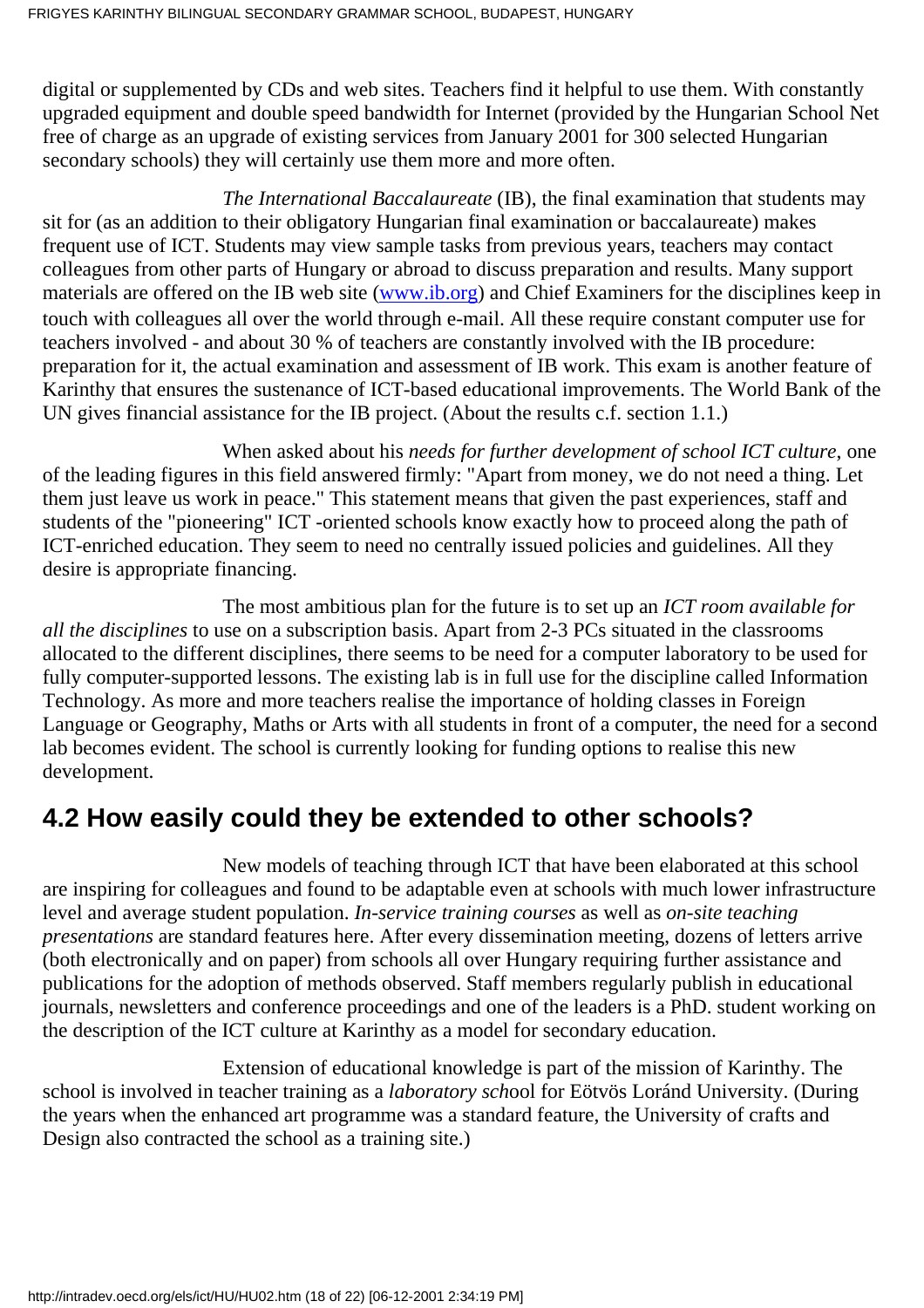#### **4.3 What resources are required for maintenance?**

 The job of the system operator for schools is not described in the Hungarian list of occupations. Therefore, school principals have to find their way around employing a specialist who will cater for the machines. Without a permanently employed specialist, no PC system is likely to function for long. This problem occurs at Karinthy as well where students and alumni who have received degrees in ICT or engineering often help out with maintenance chores free of charge. The core team consists of three one-time students who regularly come to the school PC workshop on Friday afternoons and often stay there all night. They set up documentation about the whole system and keep track of use to suggest improvements. Recently a technician was employed who currently studies for a degree in ICT and will be employed as system operator in the near future.

 Since the first major PC purchases in 1993, *upgrading* old computers is another burning problem that requires constant investment. Just like in other state-owned schools, the head quote allocated by the Ministry of Education for the upkeep of the school does not cover such expenses. Grant applications are constantly on the agenda and success is inevitable for further improvement.

 At the time of the installation of the first systems, the early 1990s, there were several initiatives to organise teacher training courses for staff members. The introductory presentations were followed with interest but soon the knowledge level and interests of teachers became so diverse that no unified course seemed to be appropriate..

*Training of new staff* is another issue that has yet to be solved. At present, those who are hired do not receive any ICT training, only an e-mail address for the school server, codes for the dedicated areas of the home page and a briefing on its content. There is no written description of the facilities for computer-supported education and no *training needs analysis* for newcomers who may require basic or further training. For the foreign teachers, however, *information material* has been prepared that may serve as a draft for what is required for the Hungarian teachers joining the Karinthy team. As one of the teachers remarked, "You either adapt quickly or fail adapting altogether."

# **5. Main hypotheses**

*4.1 Technology is a strong catalyst for educational innovation and improvement, especially when the World Wide Web is involved. The rival hypothesis is that where true school-wide improvement is found, technology served only as an additional resource and not as a catalyst, that the forces that drove the improvements also drove the application of technology to specific educational problems.*

 The second hypothesis has been proved with the example of Karinthy. Here, the needs of bilingual education naturally led to ICT culture as a resource for study and tool for communication. ICT served as a catalyst that channelled innovative efforts of staff, giving a common platform for development.

*4.2 The diffusion of the innovation/improvement (and therefore of ICT) followed the traditional diffusion pattern for innovations, as outlined by Rogers (1995). The rival hypothesis is that technology functions differently from traditional innovations and that therefore different diffusion patterns occur.*

ICT seems to function differently from other innovations. Spread of this culture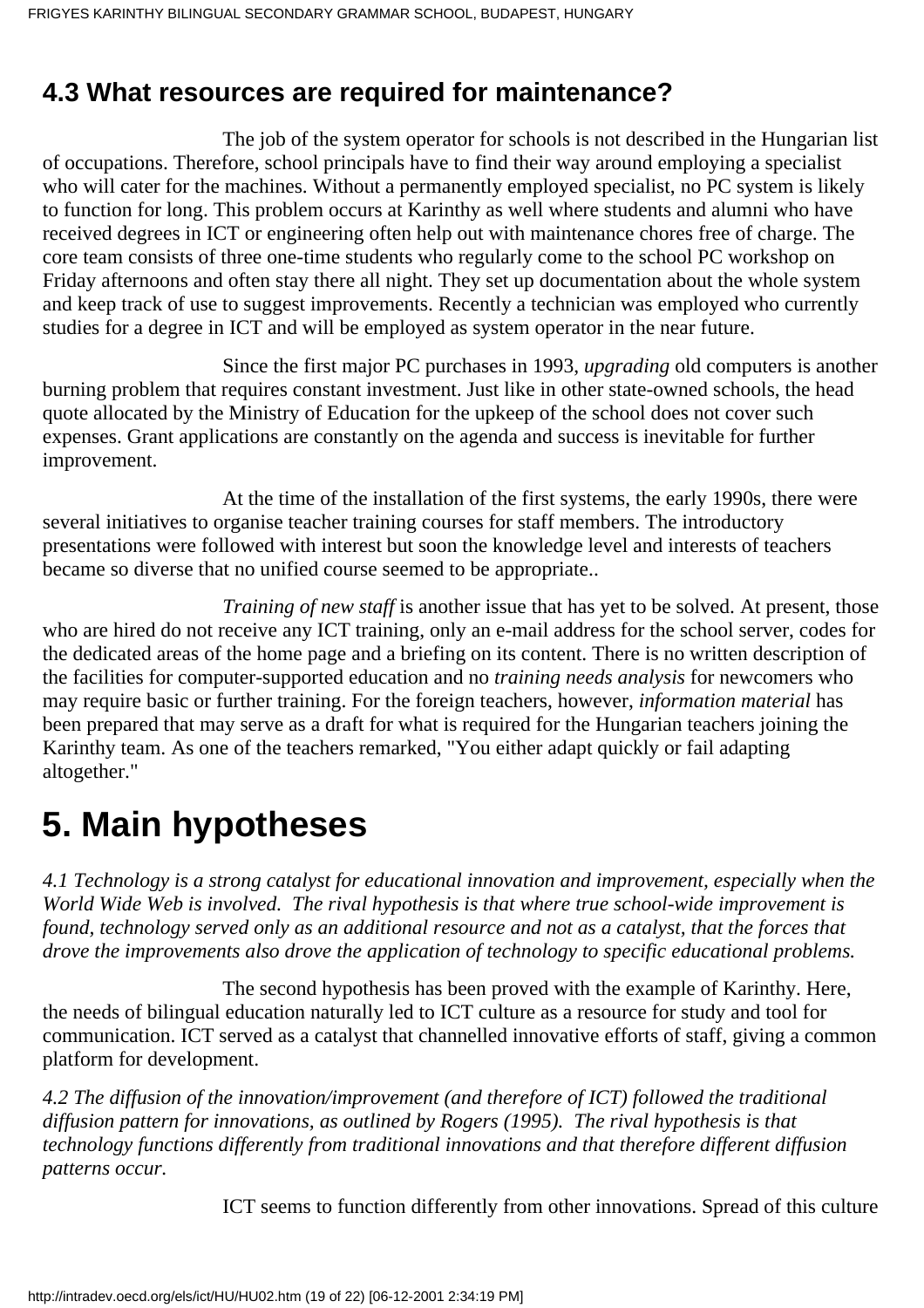is related both to equipment and skills of users. Both of these can be increased but their *growth rate is highly unpredictable.* (For example, winning a big grant may double the number of computers available and result in different use patterns in a short time. New legal regulations of the teaching profession including ICT competence requirements may dramatically increase teacher willingness to participate in courses - but a popular software application broadly covered by the media will have similar effects.)

 *Innovations in the field of ICT* are rapid and may dramatically influence the quality and quantity of use. Also, these innovations *cannot be foreseen* and taken into consideration when planning an ICT in education policy for a period of five, let alone two years. Therefore, pattern of growth in this area will be studied by historians of education who look back to the first decades of school computerisation to reveal patterns of change that characterised the past but may hold no consequences for the future.

*4.3 Successful implementation of ICT depends mostly upon staff competence in the integration of ICT into instruction and learning. This hypothesis assumes that teachers mediate ICT applications when they are successful, and that ICI's academic value relates positively to teacher competence. The rival hypothesis is that the school technological infrastructure and student ICT competence rather than staff competence determine ICT implementation outcomes.*

 Student competence in ICT does not guarantee high level educational use, it only helps - and certainly manifests a challenge for - teachers to increase their own competence and become successful moderators of ICT culture related to their own field of study. At Karinthy, clearly the first hypothesis is

 Positive management views on ICT seem to be the most important prerequisite for safeguarding accomplishments. If school leadership is neutral or negative towards ICT culture, use of computers in education and communication will be sporadic, minimal and stagnant.

*4.4 Gaps in academic performance between high and low poverty students will not increase when all students have equal access to ICT. The rival hypothesis is that equal access to ICT will lead to more advantaged students increasing the performance gap with disadvantaged (high poverty) students.*

 At Karinthy, it is the first hypothesis that holds. There are no high poverty students at this school but those who are less advantaged benefit a lot from the use of ICT. Gaps in academic performance actually decreases between the two groups as students with no library or computer access at home find information and supplementary material for learning through the ICT facilities they can access at school.

*4.5 Successful implementation of ICT will lead to the same or higher academic standards in spite of the low quality of many ICT materials. Academic standards are a function of teacher and school expectations and not of the standards of textbooks, ICT materials, and the like. The alternative hypothesis is that ICT use will lead to a lowering of academic standards as students spend more time on marginally beneficial searches and in browsing poor quality Web and courseware content.*

 None of the hypotheses are verifiable at this point. Even at Karinthy, one of the frontrunners of ICT culture, it is very difficult to test the results of ICT on learning to learn skills or performance in any given discipline. Isolation of the effects of computer culture from other factors that have been proven to substantially influence change is very difficult.

 One can, however, express beliefs that are justified by the interviews and classroom observations at this school. ICT does not hinder scholastic performance as students cannot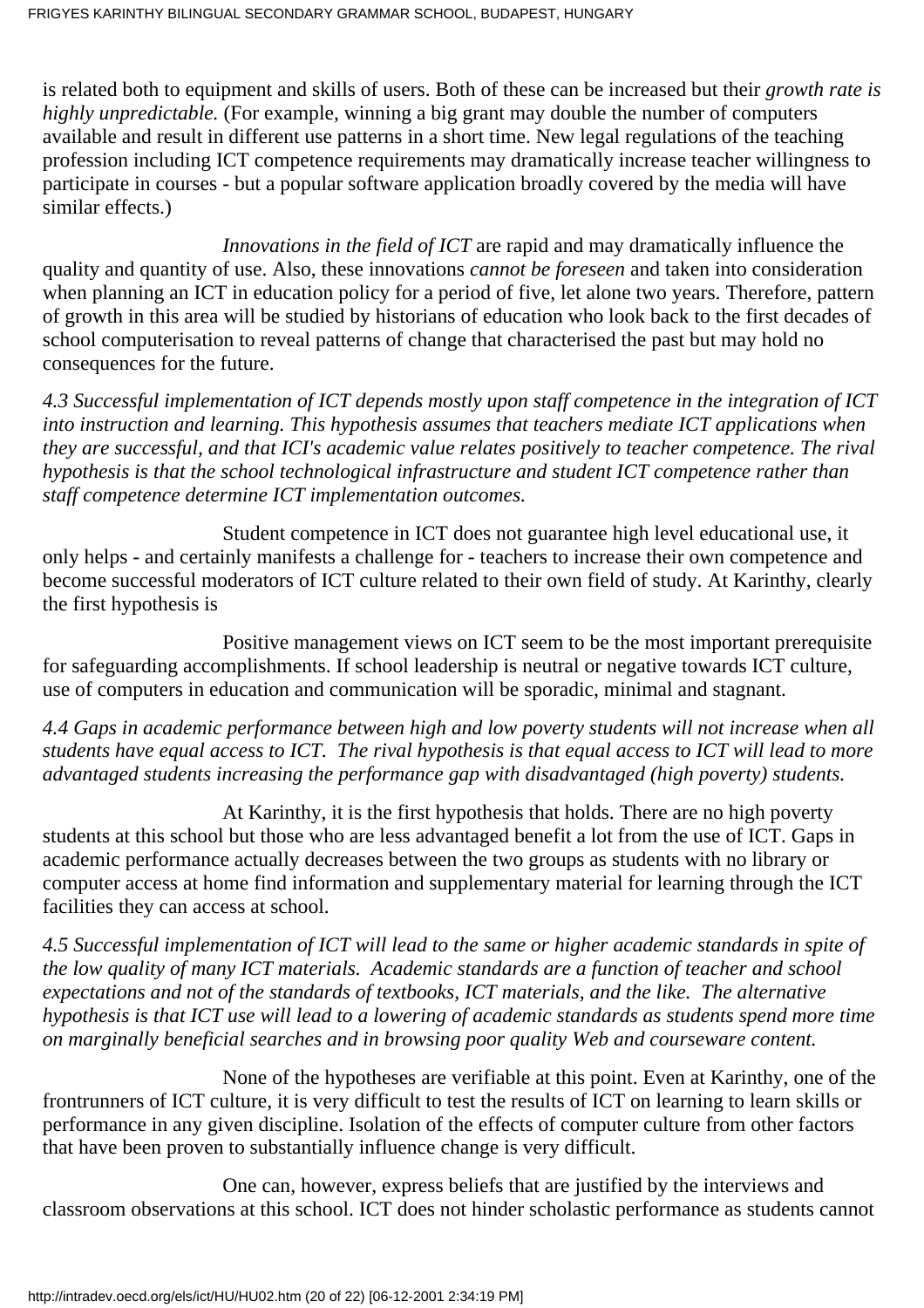spend excessive amount of time in front of the computer engaged in irrelevant for their studies activities. Simply, there are not enough machines for that. On the other hand, quick access to information seems to be an advantage that actually increases time to be spent on learning. Presentation and word processing devices, graphic and data processing software all relieve students from tedious hands-on chores that have little or no connections with skill development or cognitive growth. Thus, in the near future when the majority of students will have a PC (in the majority of cases with Internet access) from their homes, ICT will definitely improve learning results, as homework will become an intellectual task rather than an exercise in handwriting.

#### **Appendix A : Methodology; description of the amounts and types of data collected**

**Size and composition of the research team:** a team of four researchers – all holding a teachers' degree also and acquainted with the work of the school since its foundation - was organised. Observers were trained, along with others working in the other Case Study schools, in two, full day sessions and given the Workbook Version 9b in Hungarian along with structured interview questions. The team was encouraged to supplement questions to the interview scheme to suit local needs. Previous experiences with the school and work connections with several staff members in the frameworks of other ICT projects roved to be very helpful.

**Amount of time spent at the school**: 4 full days and 11 visits lasting 2-3 hours to attend special, ICT-related lessons and study circle sessions as well as interesting school events like art shows.

**Amounts and types of data collected**: as mentioned before, members of the OECD/CERI Hungarian research team have been acquainted with the work of Karinthy all through the first decade of its existence. (The school is constantly being visited by teacher students of Eötvös University, home to the OECD research team, and hosts a range of professional workshops and conferences.) Thus, anecdotal evidence about the foundation of the school, level of teaching and learning, types of activities and general atmosphere were readily available. For the purposes of the study, the following data collection methods were employed:

| Ø<br>executed)                                                                                                                              | Interviews with teachers and school administration (10 interviews)                                                                                                                                                                                                         |
|---------------------------------------------------------------------------------------------------------------------------------------------|----------------------------------------------------------------------------------------------------------------------------------------------------------------------------------------------------------------------------------------------------------------------------|
| Ø                                                                                                                                           | Interviews with parents and students (15 interviews executed)                                                                                                                                                                                                              |
| Ø                                                                                                                                           | On-site observations of classes (15 lessons observed)                                                                                                                                                                                                                      |
| Ø<br>special disciplines), school magazine                                                                                                  | Observation of written and visual communication of the school<br>(analysis of school home page, 20 home pages of students, 5 home pages of teachers related to                                                                                                             |
| Ø                                                                                                                                           | Analysis of digital teaching aids developed by staff                                                                                                                                                                                                                       |
| Ø                                                                                                                                           | Testing of ICT skills and attitudes with Version 1 tests of the<br>Quasi-Experimental Study of this research project (data were presented at he meeting in Poitiers in<br>January 2000 and used for their further development. (90 students tested, age groups 13, 15, 17) |
| Ø<br>Critical reading of project applications and reports by Karinthy staff<br>members for grants donated by the school and by foundations. |                                                                                                                                                                                                                                                                            |
| Ø                                                                                                                                           | Observation of student work done with the help of computers (papers,<br>presentations, tests, creative work, computer programmes etc.)                                                                                                                                     |